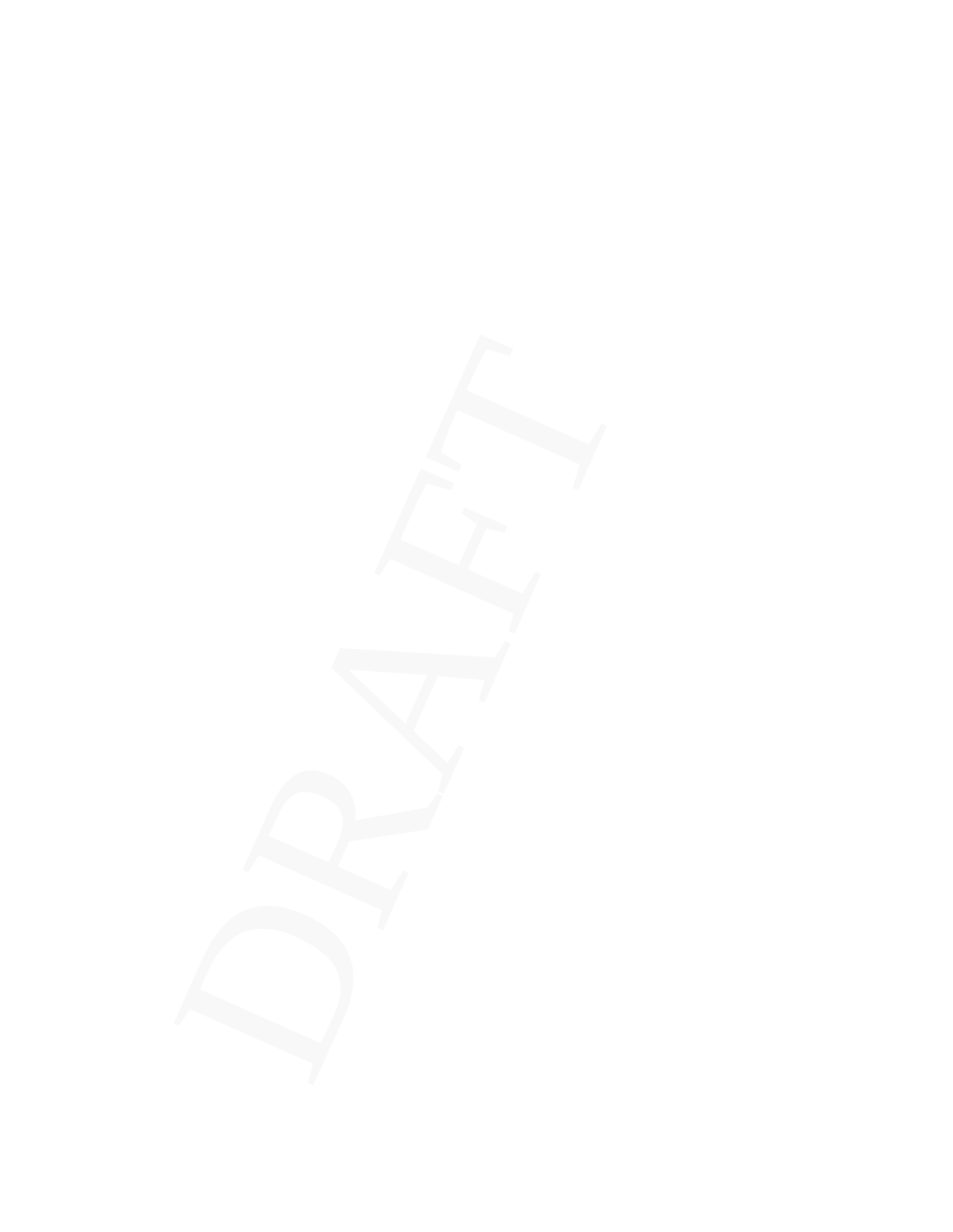# All Your iFRAMEs Point to Us

Niels Provos<sup>∗</sup> Panayiotis Mavrommatis<sup>∗</sup> Moheeb Abu Rajab† Fabian Monrose†

## 1 Introduction

It should come as no surprise that our increasing reliance on the Internet for many facets of our daily lives  $(e,q)$ , commerce, communication, entertainment, etc.) makes the Internet an attractive target for a host of illicit activities. Indeed, over the past several years, Internet services have witnessed major disruptions from attacks, and the network itself is continually plagued with malfeasance [12]. While the monetary gains from the myriad of illicit behaviors being perpetrated today (e.g., phishing, spam) is just barely being understood [9], it is clear that there is a general shift in tactics—wide-scale attacks aimed at overwhelming computing resources are becoming less prevalent, and instead, traditional scanning attacks are being replaced by other mechanisms. Chief among these is the exploitation of the web, and the services built upon it, to distribute malware.

section<br>as no surprise that our increasing reliance on the Internet for rest<br>(e.g., commerce, communication, entertainment, etc.) makes the Is<br>etc for a host of illicit activities. Indeed, over the past several years,<br>mes This change in the playing field is particularly alarming, as unlike traditional scanning attacks that use push-based infection to increase their population, web-based malware infection follows a pull-based model. For the most part, the techniques in use today for delivering web-malware can be divided into two main categories. In the first case, attackers use various social engineering techniques to entice the visitors of a website to download and run malware. The second, more devious case, involves the underhanded tactic of targeting various browser vulnerabilities to automatically download and run—i.e., unknowingly to the visitor—the binary upon visiting a website. When popular websites are exploited, the potential victim base from these so-called drive-by downloads can be far greater than other forms of exploitation because traditional defenses (e.g., firewalls, dynamic addressing, proxies) pose no barrier to infection. While social engineering may, in general, be an important malware spreading vector, in this work we restrict our focus and analysis to malware delivered via drive-by downloads.

Recently, Provos et al. [17] provided insights on this new phenomenon, and presented a cursory overview of web-based malware. Specifically, they described a number of server- and client-side exploitation techniques that are used to spread malware, and elucidated the mechanisms by which a successful exploitation chain can start and continue to the automatic installation of malware. In this paper, we present a detailed analysis of the malware serving infrastructure on the web using a large corpus of malicious URLs collected over a period of ten months. Using this data, we estimate the global prevalence of drive-by downloads, and identify several trends for different aspects of the web malware problem. Our results reveal an alarming contribution of Chinese-based web sites to the web malware problem– overall, 67% of the malware distribution servers and 64% of the web sites that link to them are located in China. These results raise serious question about the security practices employed by web site administrators.

<sup>∗</sup>Google Inc., e-mail:{niels, panayiotis}@google.com

<sup>†</sup>Computer Science Department, Johns Hopkins University, e-mail:{moheeb, fabian}@cs.jhu.edu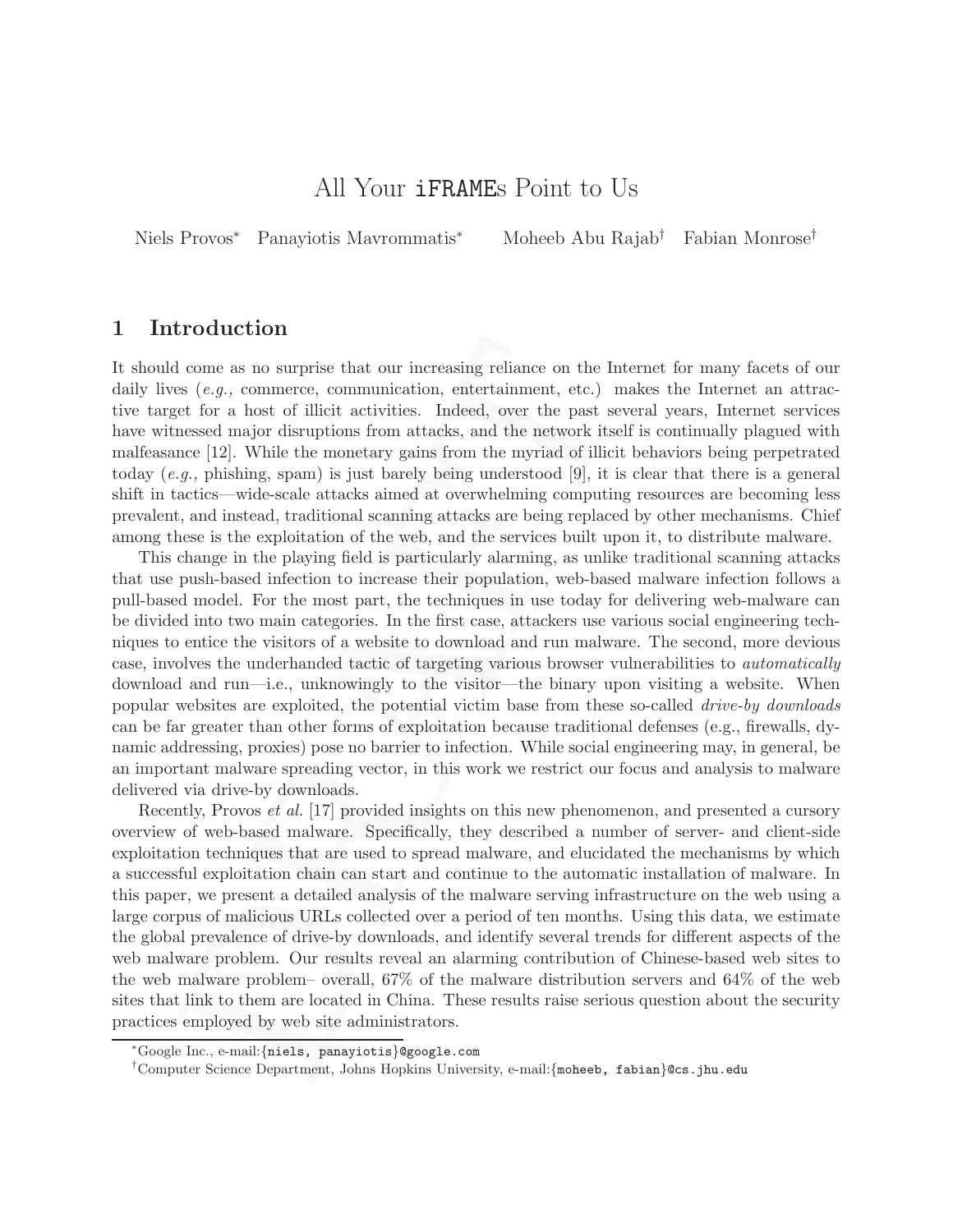Additionally, we study several properties of the malware serving infrastructure, and show that (for the most part) the malware serving networks are composed of tree-like structures with strong fan-in edges leading to the main malware distribution sites. These distribution sites normally deliver the malware to the victim after a number of indirection steps traversing a path on the distribution network tree. More interestingly, we show that several malware distribution networks have linkages that can be attributed to various relationships.

In general, the edges of these malware distribution networks represent the hop-points used to lure users to the malware distribution site. By investigating these edges, we reveal a number of causal relationships that eventually lead to browser exploitation. More troubling, we show that drive-by downloads are being induced by mechanisms beyond the conventional techniques of controlling the content of compromised websites. In particular, our results reveal that ad serving networks are increasingly being used as hops in the malware serving chain. We attribute this increase to syndication, a common practice which allows advertisers to rent out part of their advertising space to other parties. These findings are problematic as they show that even protected web-servers can be used as vehicles for transferring malware. Additionally, we also show that contrary to common wisdom, the practice of following "safe browsing" habits  $(i.e.,$  avoiding gray content) by itself is not an effective safeguard against exploitation.

The remainder of this paper is organized as follows. In Section 2, we provide background information on how vulnerable computer systems can be compromised solely by visiting a malicious web page. Section 3 gives an overview of our data collection infrastructure and in Section 4 we discuss the prevalence of malicious web sites on the Internet. In Section 5, we explore the mechanisms used to inject malicious content into web pages. We analyze several aspects of the web malware distribution networks in Section 6. In Section 7 we provide an overview of the impact of the installed malware on the infected system. Section 8 presents related work. Finally, we conclude in Section 9.

## 2 Background

Unfortunately, there are a number of existing exploitation strategies for installing malware on a user's computer. One common technique for doing so is by remotely exploiting vulnerable network services. However, lately, this attack strategy has become less successful (and presumably, less profitable). Arguably, the proliferation of technologies such as Network Address Translators (NATs) and Firewalls make it difficult to remotely connect and exploit services running on users' computers. This, in turn, has lead attackers to seek other avenues of exploitation. An equally potent alternative is to simply lure web users to connect to (compromised) malicious servers that subsequently deliver exploits targeting vulnerabilities of web browsers or their plugins.

en or compromised weakness. In particular, our resions events are an anomor particulo, a common particle which allows advertisers to rent out part of their particle. These findings are problematic as they show that two pr Adversaries use a number of techniques to inject content under their control into benign websites. In many cases, adversaries exploit web servers via vulnerable scripting applications. Typically, these vulnerabilities (e.g., in phpBB2 or InvisionBoard) allow an adversary to gain direct access to the underlying operating system. That access can often be escalated to super-user privileges which in turn can be used to compromise any web server running on the compromised host. In general, upon successful exploitation of a web server the adversary injects new content to the compromised website. In most cases, the injected content is a link that redirects the visitors of these websites to a URL that hosts a script crafted to exploit the browser. To avoid visual detection by website owners, adversaries normally use invisible HTML components  $(e, q, z)$  zero pixel IFRAMEs to hide the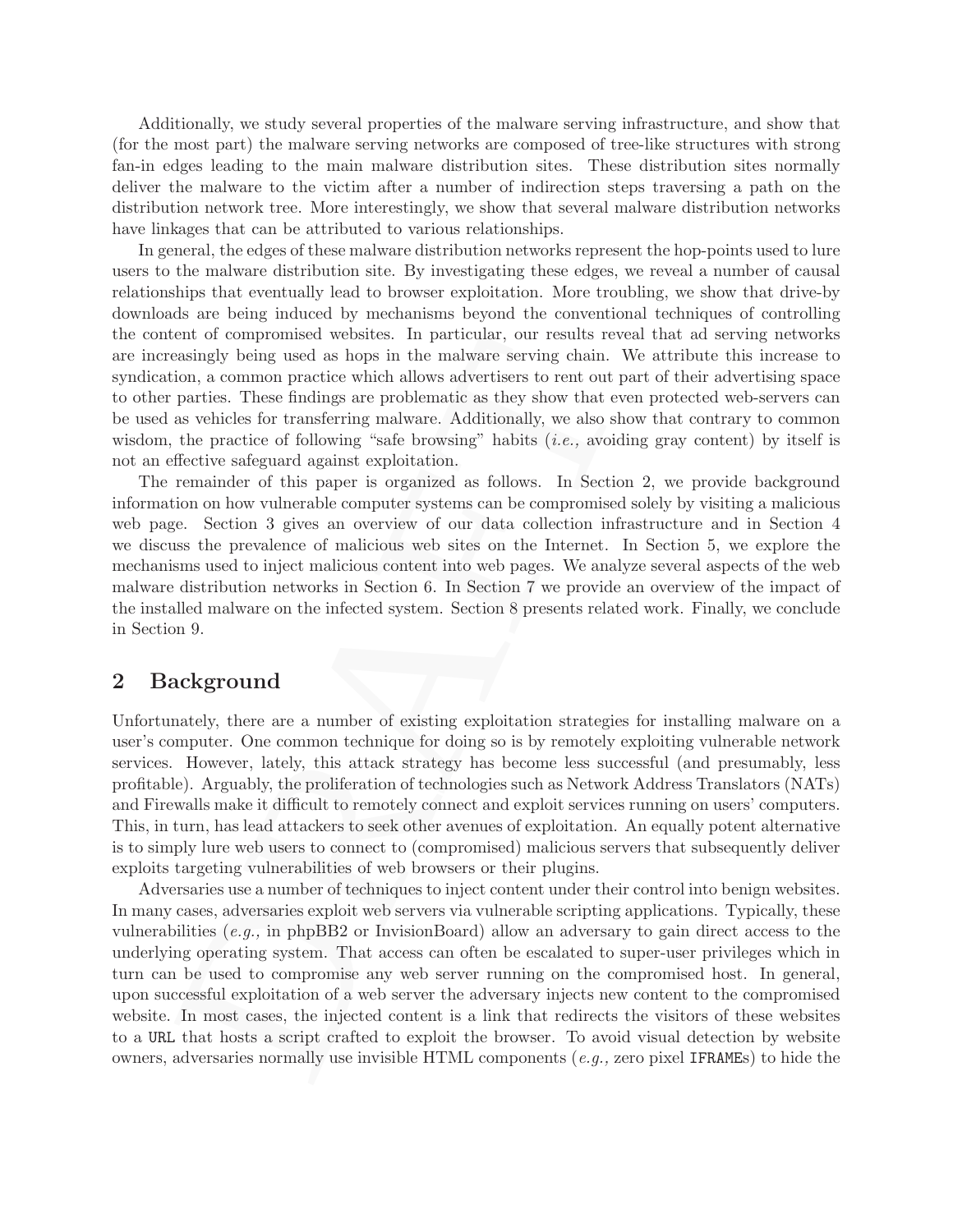

Figure 1: A typical Intercation with of drive-by download victim with a landing URL .

injected content.

Another common content injection technique is to use websites that allow users to contribute their own content, for example, via postings to forums or blogs. Depending on the site's configuration, user contributed content may be restricted to text but often can also contain HTML such as links to images or other external content. This is particularly dangerous, as without proper filtering in place, the adversary can simply inject the exploit URL without the need to compromise the web server.

Figure 1: A typical Intercation with of drive-by download victim with a land content.<br>
here common content injection technique is to use websites that allow no content. there common content injection technique is to use w Figure 1 illustrates the main phases in a typical interaction that takes place when a user visits a website with injected malicious content. Upon visiting this website, the browser downloads the initial exploit script  $(e.q., via, an IFRAME)$ . The exploit script (in most cases, javascript) targets a vulnerability in the browser or one of its plugins. Interested readers are referred to Provos et al. [17] for a number of vulnerabilities that are commonly used to gain control of the infected system. Successful exploitation of one of these vulnerabilities results in the automatic execution of the exploit code, thereby triggering a drive-by download. Drive-by downloads start when the exploit instructs the browser to connect to a malware distribution site to retrieve malware executable(s). The downloaded executable is then automatically installed and started on the infected system.

Finally, attackers use a number of techniques to evade detection and complicate forensic analysis. For example, the use of randomly seeded obfuscated javascript in their exploit code is not uncommon. Moreover, to complicate network based detection attackers use a number or redirection steps before the browser eventually contacts the malware distribution site.

## 3 Infrastructure and Methodology

Our primary objective is to identify malicious web sites  $(i.e., \text{URLs that trigger drive-by downloads})$ and help improve the safety of the Internet. Before proceeding further with the details of our data collection methodology, we first define some terms we use throughout this paper. We use the terms landing pages and malicious URLs interchangeably to denote the URLs that initiate drive-by downloads when users visit them. In our subsequent analysis, we group these URLs according to their top level domain names and we refer to the resulting set as the landing sites. In many cases,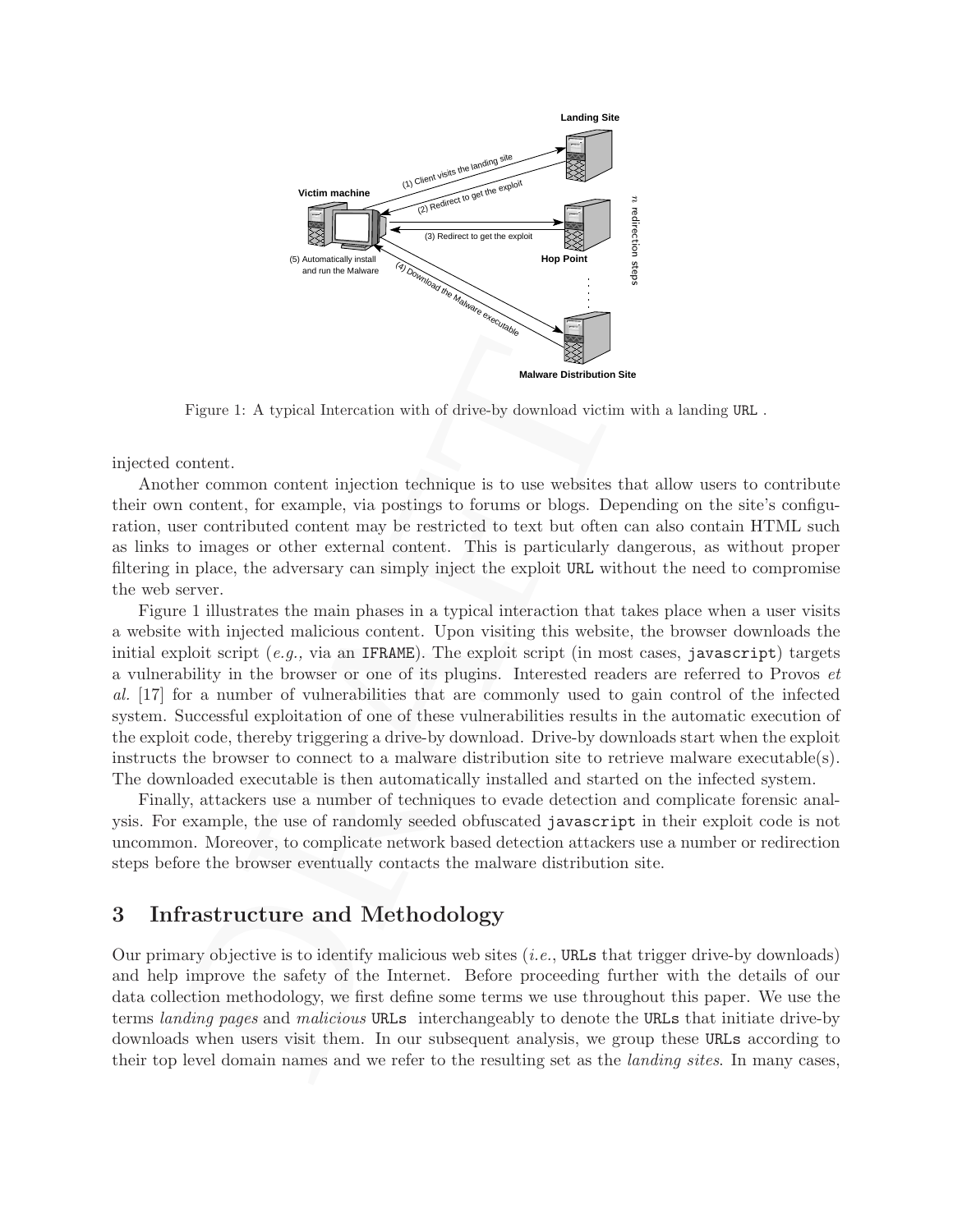the malicious payload is not hosted on the landing site, but instead loaded via an IFRAME or a SCRIPT from a remote site. We call the remote site that hosts malicious payloads a *distribution* site. In what follows, we detail the different components of our data collection infrastructure.

Pre-processing Phase. As Figure 2 illustrates, the data processing starts from a large web repository maintained by Google. Our goal is to inspect URLs from this repository and identify the ones that trigger drive-by downloads. However, exhaustive inspection of each URL in the repository is prohibitively expensive due to the large number of URLs in the repository (on the order of billions). Therefore, we first use light-weight techniques to extract URLs that are likely malicious then subject them to a more detailed analysis and verification phase.



Figure 2: URL selection and verification workflow.

DRAFT We employ the *mapreduce* [7] framework to process billions of web pages in parallel. For each web page, we extract several features, some of which take advantage of the fact that many landing URLs are hijacked to include malicious payload(s) or to point to malicious payload(s) from a distribution site. For example, we use "out of place" IFRAMEs, obfuscated JavaScript, or IFRAMEs to known distribution sites as features. Using a specialized machine-learning framework [5], we translate these features into a likelihood score. We employ five-fold cross-validation to measure the quality of the machine-learning framework. The cross-validation operates by splitting the data set into 5 randomly chosen partitions and then training on four partitions while using the remaining partition for validation. This process is repeated five times. For each trained model, we create an ROC<sup>1</sup> curve and use the average ROC curve to estimate the overall accuracy. Using this ROC curve, we estimate the false positive and detection rate for different thresholds. Our infrastructure pre-processes roughly one billion pages daily. In order to fully utilize the capacity of the subsequent detailed verification phase, we choose a threshold score that results in an outcome false positive rate of about  $10^{-3}$  with a corresponding detection rate of approximately 0.6. This amounts to about one million URLs that we subject to the computationally more expensive verification phase.

In addition to analyzing web pages in the crawled web repository, we also regularly select several hundred thousands URLs for in-depth verification. These URLs are randomly sampled from popular URLs as well as from the global index. We also process URLs reported by users.

Verification Phase. This phase aims to verify whether a candidate URL from the pre-processing phase is malicious *(i.e.,* initiates a drive-by download). To do that, we developed a large scale web-honeynet that simultaneously runs a large number of Microsoft Windows images in virtual machines. Our system design draws on the experience from earlier work [22], and includes unique features that are specific to our goals. In what follows we discuss the details of the URL verification process.

Each honeypot instance runs an unpatched version of Internet Explorer. To inspect a candidate URL , the system first loads a clean Windows image then automatically starts the browser and

 ${}^{1}$ ROC stands for receiver operating characteristic which plots the false-positive rate against the detection rate.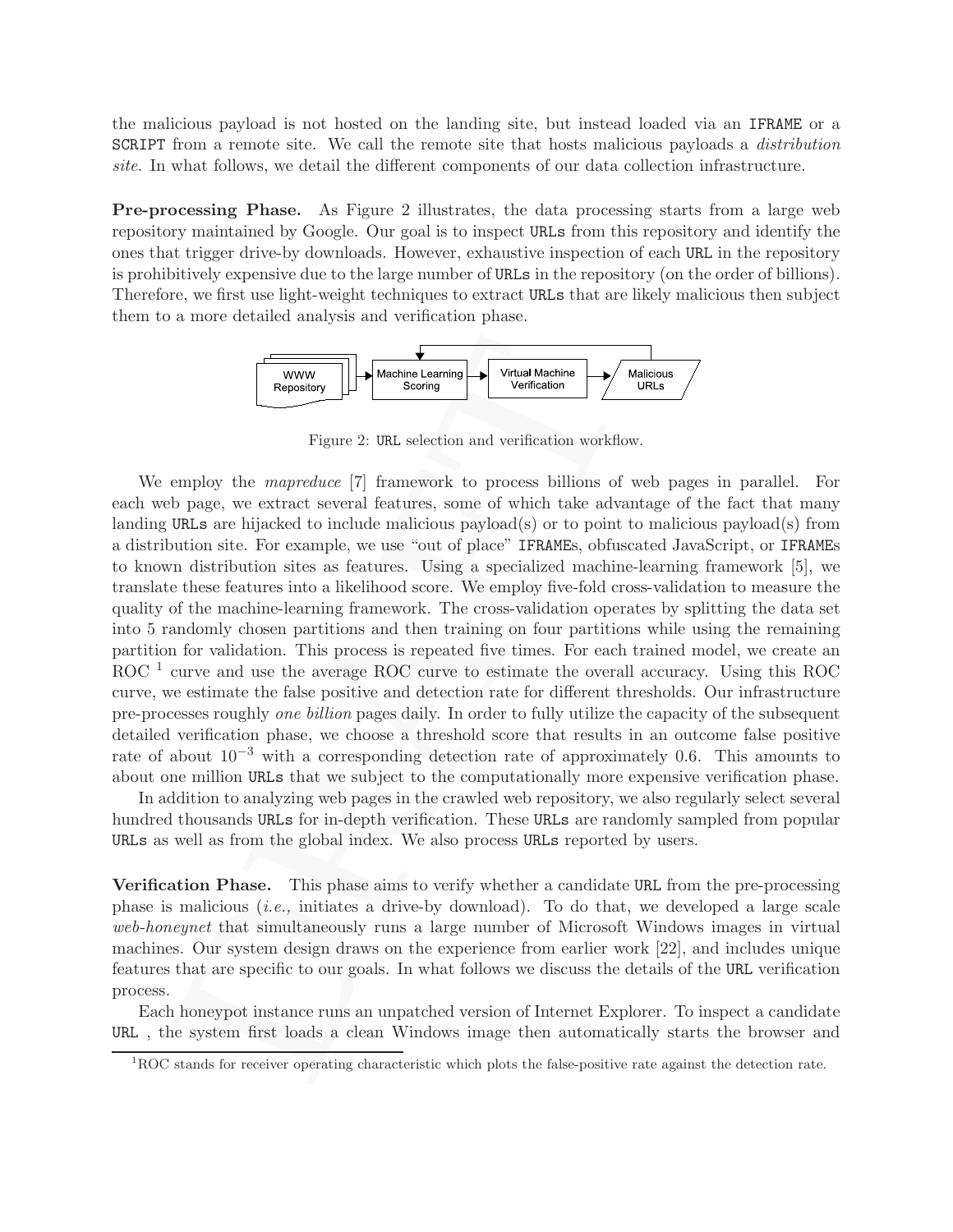instructs it to visit the candidate URL . We detect malicious URLs using a combination of execution based heuristics and results from anti-virus engines. Specifically, for each visited URL we run the virtual machine for approximately two minutes and monitor the system behavior for abnormal state changes including file system changes, newly created processes and changes to the system's registry. Additionally, we subject the HTTP responses to virus scans using multiple anti-virus engines. To detect malicious URLs , we develop scoring heuristics used to determines the likelihood that a URL is malicious. We determine a URL score based on a combined measure of the different state changes resulting from visiting the URL . Our heuristics score URLs based on the number of created processes, the number of observed registry changes and the number of file system changes resulting from visiting the URL .

To limit false positives, we choose a conservative decision criteria that uses an empirically derived threshold to mark a URL as malicious. This threshold is set such that it will be met if we detect changes in the system state, including the file system as well as creation of new processes. A visited URL is marked as *malicious* if it meets the threshold and one of the incoming HTTP responses is marked as malicious by at least one anti-virus scanner. Our extensive evaluation shows that this criteria introduces negligible false positives. Finally, a URL that meets the threshold requirement but has no incoming payload flagged by any of the anti-virus engines, is marked as suspicious.

On average, the detailed verification stage processes about one million URLs daily, of which roughly 25, 000 new URLs are flagged as malicious. The verification system records all the network interactions as well as the state changes. In what follows, we describe how we process the network traces associated with the detected malicious URLs to shed light on the malware distribution infrastructure.

min tase positives, we to<br>boxe a conservance at some and use as a formula and the mark a BRL as malicious. This threshold is set such that it will be<br>in the system state, including the file system as well as of the incomi Constructing the Malware Distribution Networks. To understand the properties of the web malware serving infrastructure on the Internet, we analyze the recorded network traces associated with the detected malicious URLs to construct the malware distribution networks. We define a distribution network as the set of malware delivery trees from all the landing sites that lead to a particular malware distribution site. A malware delivery tree consists of the landing site, as the leaf node, and all nodes (i.e., web sites) that the browser visits until it contacts the malware distribution site (the root of the tree). To construct the delivery trees we extract the edges connecting these nodes by inspecting the Referer header from the recorded successive HTTP requests the browser makes after visiting the landing page. However, in many cases the Referer headers are not sufficient to extract the full chain. For example, when the browser redirection results from an external script the Referrer, in this case, points to the base page and not the external script file. Additionally, in many cases the Referer header is not set  $(e.g.,)$  because the requests are made from within a browser plugin or newly-downloaded malware).

To connect the missing causality links, we interpret the HTML and JavaScript content of the pages fetched by the browser and extract all the URLs from the fetched pages. Then, to identify causal edges we look for any URLs that match any of the HTTP fetches that were subsequently visited by the browser. In some cases, URLs contain randomly generated strings, so some requests cannot be matched exactly. In these cases, we apply heuristics based on edit distance to identify the most probable parent of the URL . Finally, for each malware distribution site, we construct its associated distribution network by combining the different malware delivery trees from all landing pages that lead to that site.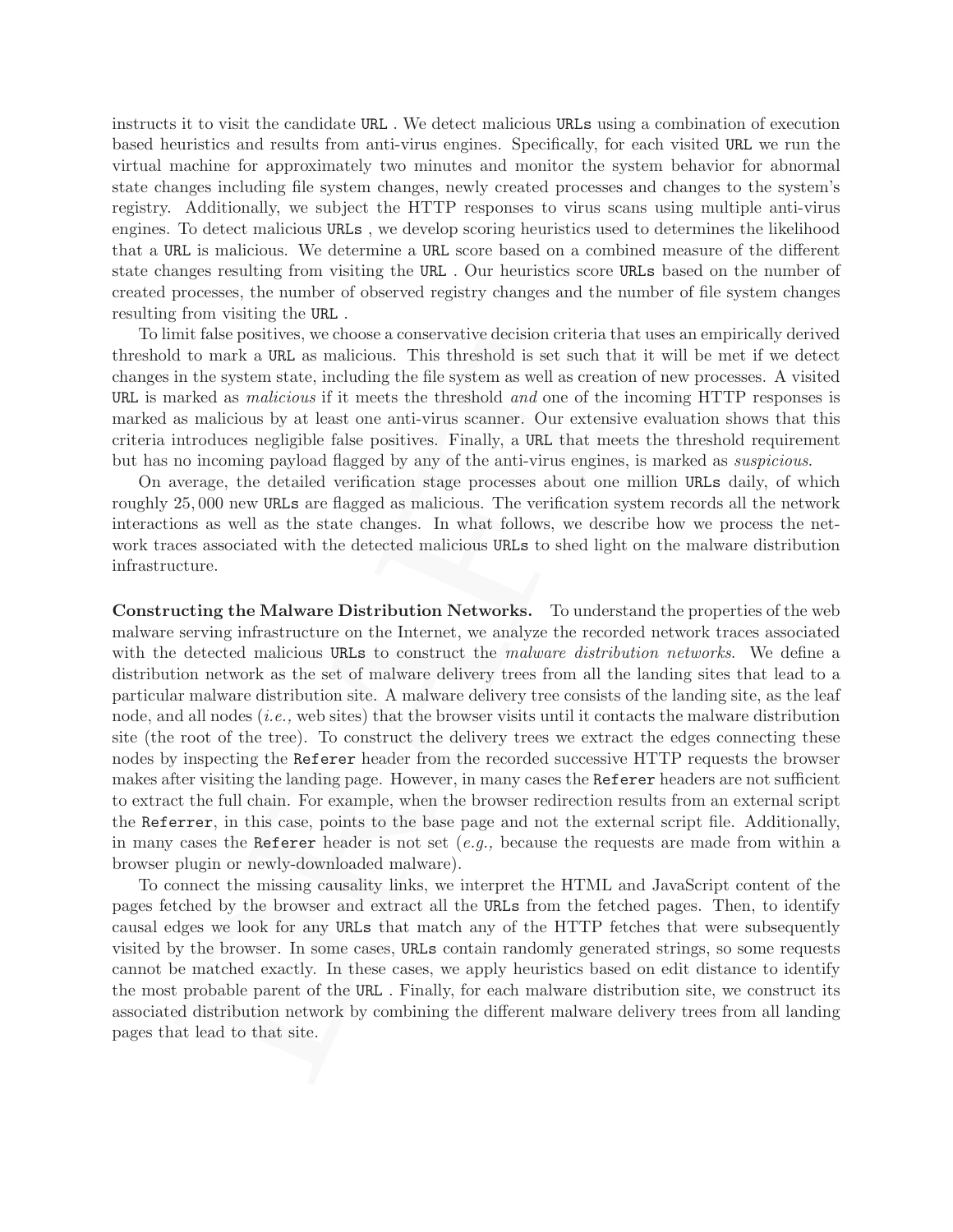Our infrastructure has been live for more than one year, continuously monitoring the web and detecting malicious URLs . In what follows, we report our findings based on analyzing data collected during that time period. Again, recall that we focus here on the pervasiveness of malicious activity (perpetrated by drive-by downloads) that is induced simply by visiting a landing page, thereafter requiring no additional interaction on the client's part (e.g., clicking on embedded links). Finally, we note that due to the large scale of our data collection and some infrastructural constraints, a number longitudinal aspects of the web malware problem  $(e,q)$ , the lifetime of the different malware distribution networks) are beyond the scope of this paper and are a subject of our future investigation.

## 4 On the Prevalence of Drive-by Downloads

We provide an estimate of the prevalence of web-malware based on data collected over a period of ten months (Jan 2007 - Oct 2007). During that period, we subjected over 60 million URLs for in-depth processing through our verification system. Overall, we detected more than 3 million malicious URLs hosted on more than 180 thousand landing sites. Overall, we observed more than 9 thousand different distribution sites. The findings are summarized in Table 1. Overall, these results show the scope of the problem, but do not necessarily reflect the exposure of end-users to drive-by downloads. In what follows, we attempt to address this question by estimating the overall impact of the malicious web sites.



Figure 3: Fraction of search queries that resulted in at least one malicious URL . (7-day running avg.)

Date

#### 4.1 Impact on the end-user

To study the potential impact of malicious web sites on the end-users, we first examine the fraction of incoming search queries to Google's search engine that return at least one URL labeled as malicious in the results page. Figure 3 provides a running average of this fraction. The graph shows an increasing trend in the search queries that return at least one malicious result, with an average approaching 1.3% of the overall incoming search queries. This finding is troubling as it shows that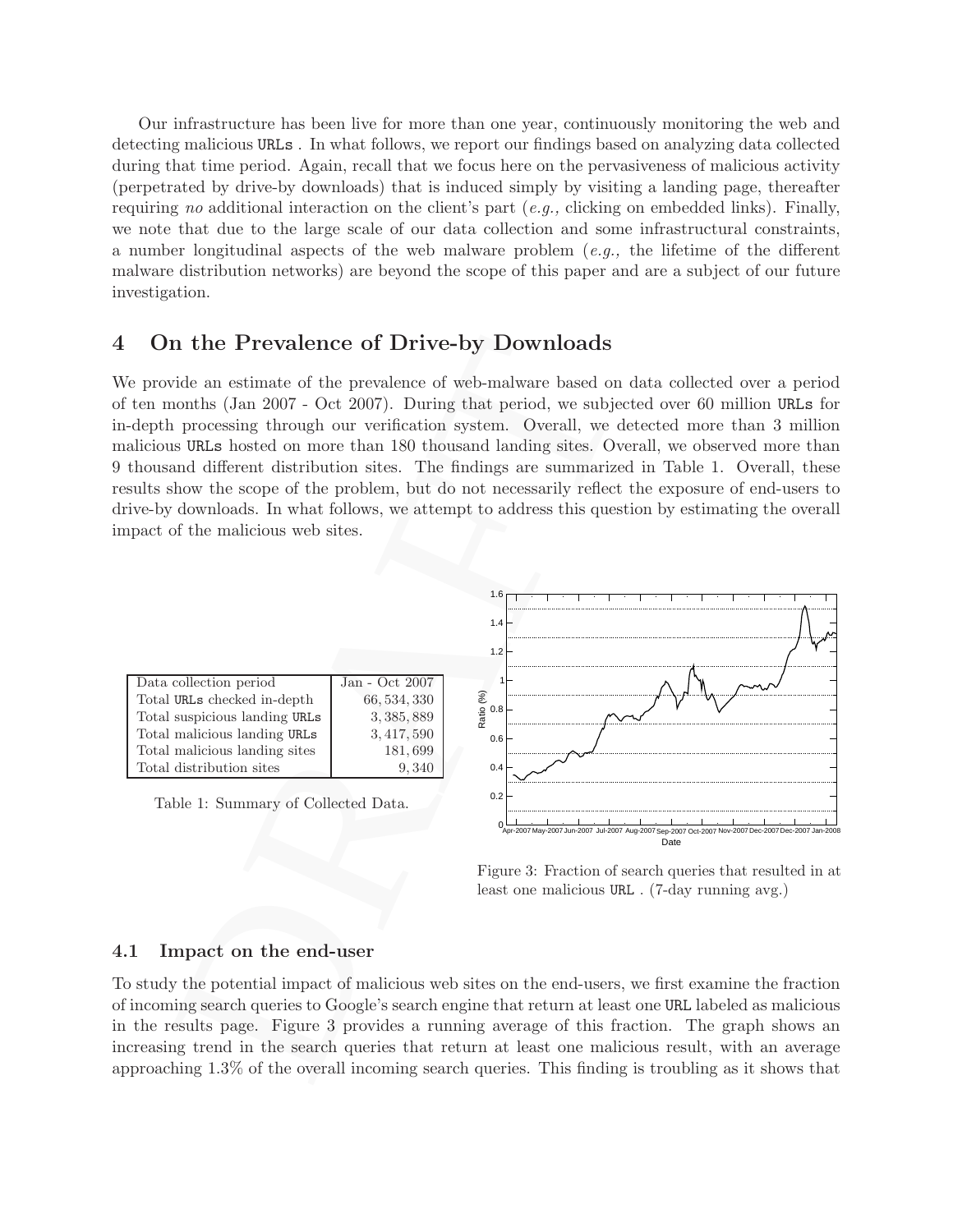a significant fraction of search queries return results that may expose the end-user to exploitation attempts.

To further understand the importance of this finding, we inspect the prevalence of malicious sites among the links that appear most often in Google search results. From the top one million URLs appearing in the search engine results, about 6, 000 belong to sites that have been verified as malicious at some point during our data collection. Upon closer inspection, we found that these sites appear at uniformly distributed ranks within the top million web sites—with the most popular landing page having a rank of 1, 588. These results further highlight the significance of the web malware threat as they show the extent of the malware problem; in essence, about 0.6% of the top million URLs that appeared most frequently in Google's search results led to exposure to malicious activity at some point.

#### 4.2 Geographic locality

One noteworthy result is the geographic locality of web based malware. Tables 2 and 3 show the geographic breakdown of IP addresses of the malware distribution sites and the landing sites, respectively. The results show that a significant number of Chinese-based sites contribute to the drive-by problem. Overall, 67% of the malware distribution sites and 64.6% of the landing sites are hosted in China. These findings provide more evidence [11] of poor security practices by web site administrators (e.g., running out-dated and unpatched versions of the web server software).

Finally, we examined the geographic locality of the web-malware distribution networks as a whole  $(i.e.,$  the correlation between the location of a distribution site and the landing sites pointing to it). Interestingly, the malware distribution networks are highly localized within common geographical boundaries. Upon closer investigation, we see that this locality varies across different countries, and is most evident in China, with 96% of the landing sites pointing to malware distribution servers hosted in China.

| at some point.                          |                                                  |                                                                                                                                                                                                                                                                                                                                                                                                                                                                                                                                                                                                                                                                                                                                                                                                                                                                                                                                                                                                                           |                 |
|-----------------------------------------|--------------------------------------------------|---------------------------------------------------------------------------------------------------------------------------------------------------------------------------------------------------------------------------------------------------------------------------------------------------------------------------------------------------------------------------------------------------------------------------------------------------------------------------------------------------------------------------------------------------------------------------------------------------------------------------------------------------------------------------------------------------------------------------------------------------------------------------------------------------------------------------------------------------------------------------------------------------------------------------------------------------------------------------------------------------------------------------|-----------------|
| eographic locality                      |                                                  |                                                                                                                                                                                                                                                                                                                                                                                                                                                                                                                                                                                                                                                                                                                                                                                                                                                                                                                                                                                                                           |                 |
| tion servers hosted in China.           |                                                  | eworthy result is the geographic locality of web based malware. Tables 2 and 3 s<br>graphic breakdown of IP addresses of the malware distribution sites and the landing s<br>vely. The results show that a significant number of Chinese-based sites contribute to<br>problem. Overall, $67\%$ of the malware distribution sites and $64.6\%$ of the landing site<br>n China. These findings provide more evidence [11] of poor security practices by web<br>trators $(e.g.,$ running out-dated and unpatched versions of the web server software).<br>lly, we examined the geographic locality of the web-malware distribution networks<br><i>i.e.</i> , the correlation between the location of a distribution site and the landing sites po<br>t). Interestingly, the malware distribution networks are highly localized within com<br>hical boundaries. Upon closer investigation, we see that this locality varies across di<br>ntries, and is most evident in China, with 96% of the landing sites pointing to mal- |                 |
|                                         |                                                  |                                                                                                                                                                                                                                                                                                                                                                                                                                                                                                                                                                                                                                                                                                                                                                                                                                                                                                                                                                                                                           |                 |
| Malware Dist. site                      | $%$ of all                                       | Landing site                                                                                                                                                                                                                                                                                                                                                                                                                                                                                                                                                                                                                                                                                                                                                                                                                                                                                                                                                                                                              | $%$ of all      |
| hosting country                         | distribution sites                               | hosting country                                                                                                                                                                                                                                                                                                                                                                                                                                                                                                                                                                                                                                                                                                                                                                                                                                                                                                                                                                                                           | landing sites   |
| China                                   | 67.0%                                            | China                                                                                                                                                                                                                                                                                                                                                                                                                                                                                                                                                                                                                                                                                                                                                                                                                                                                                                                                                                                                                     | 64.4\%          |
| United States                           | $15.0\%$                                         | United States                                                                                                                                                                                                                                                                                                                                                                                                                                                                                                                                                                                                                                                                                                                                                                                                                                                                                                                                                                                                             | $15.6\%$        |
| Russia                                  | $4.0\%$                                          | Russia                                                                                                                                                                                                                                                                                                                                                                                                                                                                                                                                                                                                                                                                                                                                                                                                                                                                                                                                                                                                                    | $5.6\%$         |
| Malaysia                                | $2.2\%$                                          | Korea                                                                                                                                                                                                                                                                                                                                                                                                                                                                                                                                                                                                                                                                                                                                                                                                                                                                                                                                                                                                                     | $2.0\%$         |
| Korea                                   | $2.0\%$                                          | Germany                                                                                                                                                                                                                                                                                                                                                                                                                                                                                                                                                                                                                                                                                                                                                                                                                                                                                                                                                                                                                   | $2.0\%$         |
| Panama                                  | $1.1\%$                                          | Czech Republic                                                                                                                                                                                                                                                                                                                                                                                                                                                                                                                                                                                                                                                                                                                                                                                                                                                                                                                                                                                                            | $0.9\%$         |
| Germany                                 | $1.0\%$                                          | Ukraine                                                                                                                                                                                                                                                                                                                                                                                                                                                                                                                                                                                                                                                                                                                                                                                                                                                                                                                                                                                                                   | 0.8%            |
| Hong Kong                               | $0.8\%$                                          | Taiwan                                                                                                                                                                                                                                                                                                                                                                                                                                                                                                                                                                                                                                                                                                                                                                                                                                                                                                                                                                                                                    | 0.8%            |
| Turkey                                  | $0.7\%$                                          | Poland                                                                                                                                                                                                                                                                                                                                                                                                                                                                                                                                                                                                                                                                                                                                                                                                                                                                                                                                                                                                                    | 0.7%            |
| France<br>Other                         | $0.7\%$<br>5.7%                                  | Canada<br>Other                                                                                                                                                                                                                                                                                                                                                                                                                                                                                                                                                                                                                                                                                                                                                                                                                                                                                                                                                                                                           | $0.6\%$<br>6.5% |
| mpact of browsing habits                | 2: Hosting countries for the distribution sites. | Table 3: Hosting countries for the landing                                                                                                                                                                                                                                                                                                                                                                                                                                                                                                                                                                                                                                                                                                                                                                                                                                                                                                                                                                                |                 |
|                                         |                                                  |                                                                                                                                                                                                                                                                                                                                                                                                                                                                                                                                                                                                                                                                                                                                                                                                                                                                                                                                                                                                                           |                 |
|                                         |                                                  | ine the potential impact of users' browsing habits on their exposure to web exploita<br>ossible, we map the set of detected landing URLs to the DMOZ functional categories $[1]^2$ .                                                                                                                                                                                                                                                                                                                                                                                                                                                                                                                                                                                                                                                                                                                                                                                                                                      |                 |
| mapping is readily available at Google. |                                                  |                                                                                                                                                                                                                                                                                                                                                                                                                                                                                                                                                                                                                                                                                                                                                                                                                                                                                                                                                                                                                           |                 |
|                                         |                                                  |                                                                                                                                                                                                                                                                                                                                                                                                                                                                                                                                                                                                                                                                                                                                                                                                                                                                                                                                                                                                                           |                 |

Table 2: Hosting countries for the distribution sites.

Table 3: Hosting countries for the landing sites.

### 4.3 Impact of browsing habits

To examine the potential impact of users' browsing habits on their exposure to web exploitation, where possible, we map the set of detected landing URLs to the DMOZ functional categories  $[1]^2$ . We

<sup>&</sup>lt;sup>2</sup>This mapping is readily available at Google.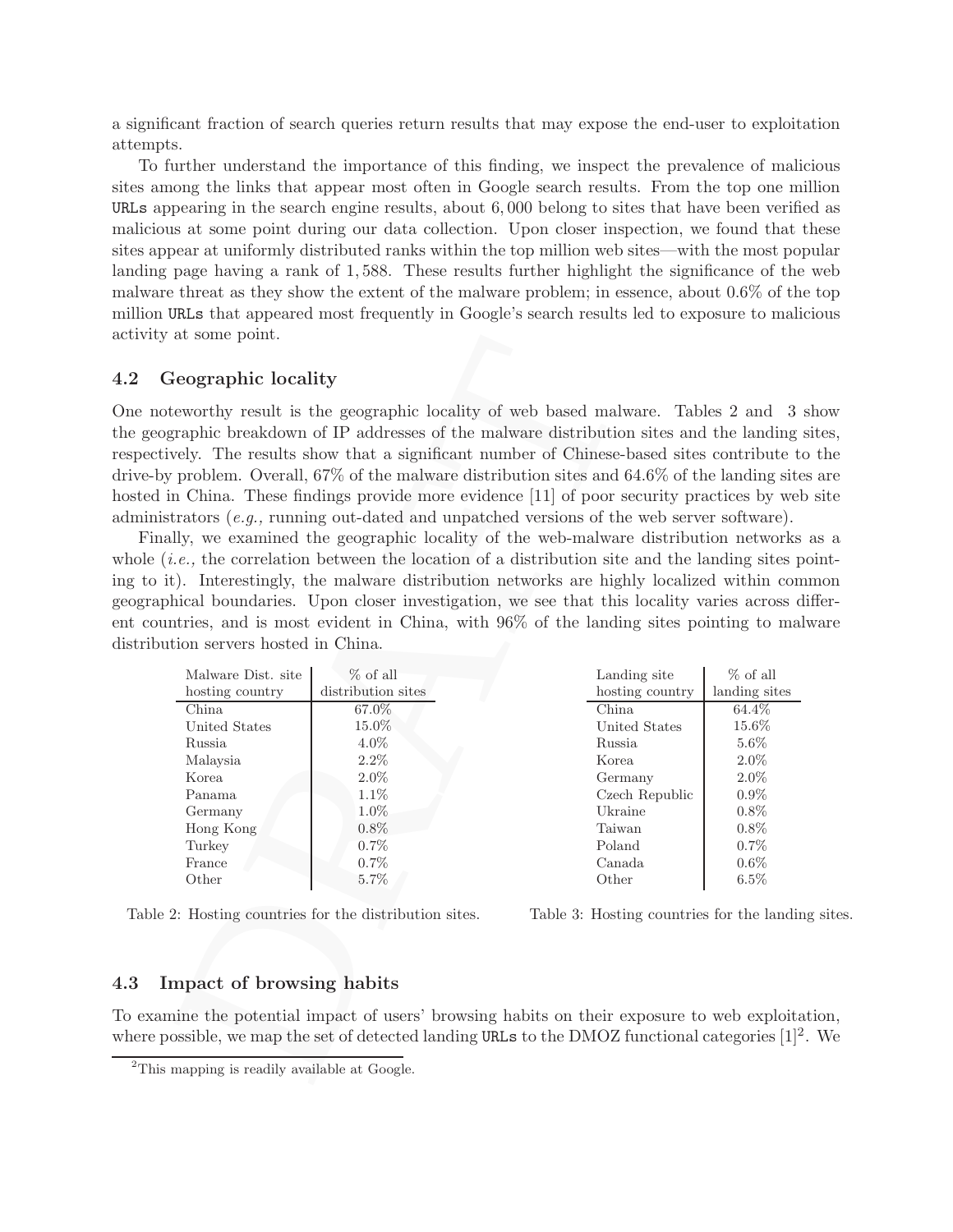examined two different data sets: the first is a sample of 7.2 million randomly selected URLs and the second is all 3.3 million malicious URLs found during the course of this study. Of the two URL sets, we were able to categorize about 50% and 30%, respectively. Figure 4 shows the top DMOZ categories for the inspected URLs. While the DMOZ categorization is far from perfect, the results in Figure 4.a show that browsing gray content, such as adult web pages, may increase the risk of exploitation. Among the set of landing pages detected in the random set of URLs , we found that approximately 0.24% were adult web pages whereas the other categories were as low as 0.018%. That said, as Figure 4.b shows, the total number of drive-by downloads on such pages is much lower compared to the other categories, demonstrating that ordinary web pages are also contributors to web exploitation. Therefore, even if someone was to avoid adult web pages, s/he would still be exposed to risk. As we show later, this can be explained by the mechanisms being used to distribute web malware.



Figure 4: Distribution of malicious URLs in DMOZ categories.

## 5 Malicious Content Injection

In Section 4, we showed that exposure to web-malware is not strongly tied to a particular browsing habit. Our assertion is that this is due, in part, to the fact that drive-by downloads are triggered by visiting staging sites that are not necessarily of malicious intent but have content that lures the visitor into the malware distribution network.

For the exposar of the real set of the set of the set of the set of the set of the set of the set of the set of the set of the set of the set of the set of the set of the set of the set of the set of the set of the set of In this section, we validate this conjecture by studying the properties of the web sites that participate in the malware delivery trees. As discussed in Section 2, attackers use a number of techniques to control the content of benign web sites and turn them into nodes in the malware distribution networks. These techniques can be divided into two categories: web server compromise and third party contributed content  $(e.g.,\text{ blog posts})$ . Unfortunately, it is generally difficult to determine the exact contribution of either category. In fact, in some cases even manual inspection of the content of each web site may not lead to conclusive evidence regarding the manner in which the malicious content was injected into the web site. Instead, in this section we provide insights into some features of these web sites that may explain their presence in the malware delivery trees. We only focus on the features that we can determine in an automated fashion. Specifically, where possible, we first inspect the version of the software running on the web server for each landing site. Additionally, we explore one important angle that we discovered which contributes significantly to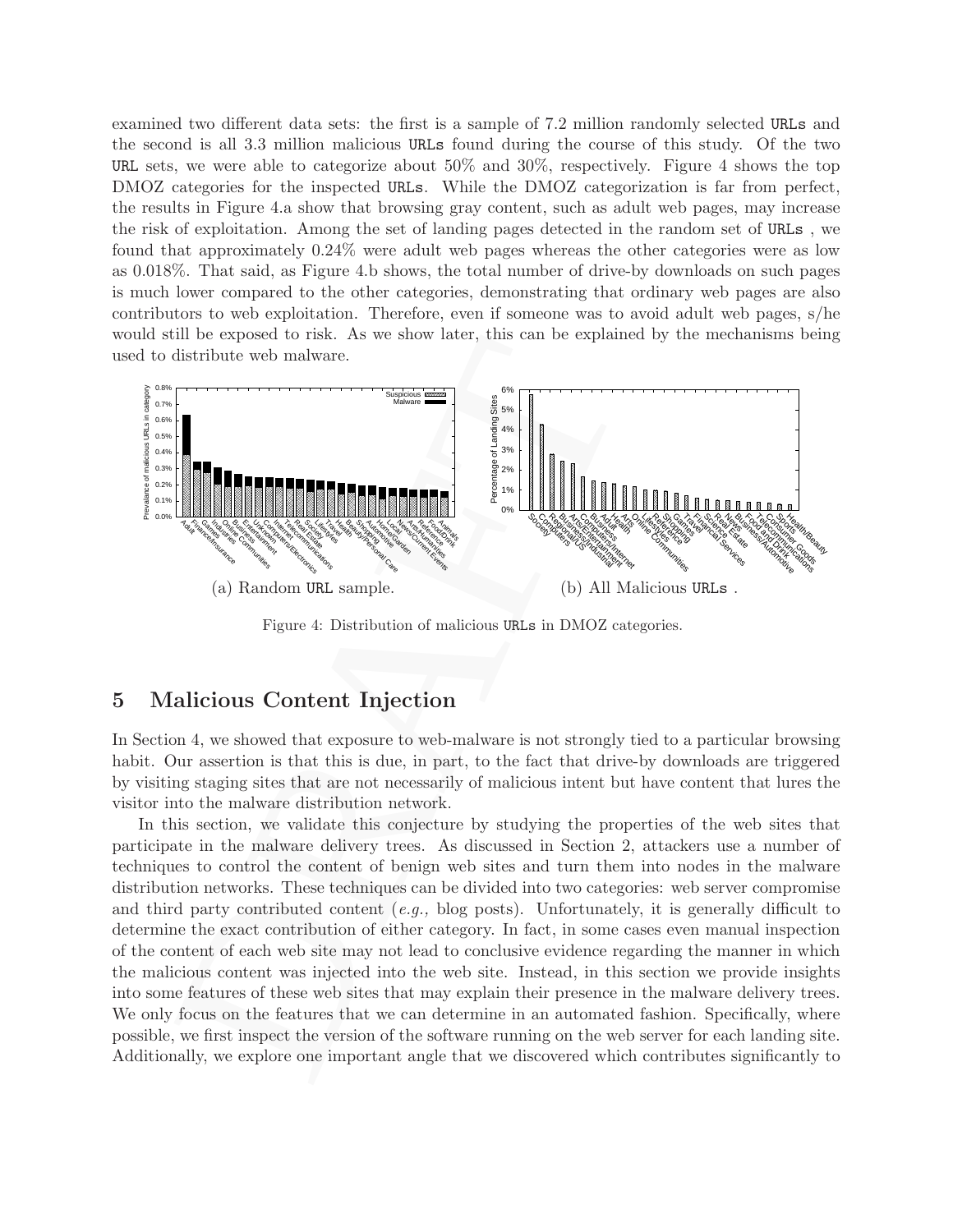the distribution of web malware—namely, drive-by downloads via Ads.

### 5.1 Web Server Software

We first begin by examining (where possible) the software running on the web-servers for all the landing sites that lead to the malware distribution sites. Specifically, we collected all the "Server" and "X-Powered-By" header tokens from each landing page (see Table 4). Not surprisingly, of those servers that reported this information, a significant fraction were running outdated versions of software with well known vulnerabilities <sup>3</sup>. For example, 38.1% of the Apache servers and 39.9% of servers with PHP scripting support reported a version with security vulnerabilities. Overall, these results reflect the weak security practices applied by the web site administrators. Clearly, running unpatched software with known vulnerabilities increases the risk of content control via server exploitation.

| Server Software    | Servers | Unknown version                         | $Up-to-date$        | Old version                    |  |
|--------------------|---------|-----------------------------------------|---------------------|--------------------------------|--|
| Apache             | 55,088  | $19,527$ $(35.45\%)$<br>14,569 (26.45%) |                     | $20,992$ $(38.\overline{1\%)}$ |  |
| Microsoft IIS      | 113,905 | n/a                                     | n/a                 | n/a                            |  |
| Unknown            | 12,706  | n/a                                     | n/a                 | n/a                            |  |
| Scripting Software |         |                                         |                     |                                |  |
| <b>PHP</b>         | 27,873  | $2,361$ $(8.5\%)$                       | $14,379$ $(51.6\%)$ | $11,133$ $(39.9\%)$            |  |

Table 4: Server version for landing sites. In the case of Microsoft IIS, we could not verify their version.

### 5.2 Drive-by Downloads via Ads

unpatched software with known vulnerabilities increases the risk of corresponding the Servers of the Servers of the Servers (For the Servers) (Apple 1, 11,3,005 (Apple 1,4,300 (26.45%) (19,527 (35.45%) (20,99) (20,99) (20 Today, the majority of Web advertisements are distributed in the form of third party content to the advertising web site. This practice is somewhat worrisome, as a web page is only as secure as it's weakest component. In particular, even if the web page itself does not contain any exploits, insecure Ad content poses a risk to advertising web sites. With the increasing use of Ad syndication (which allows an advertiser to sell advertising space to other advertising companies that in turn can yet again syndicate their content to other parties), the chances that insecure content gets inserted somewhere along the chain quickly escalates. Far too often, this can lead to web pages running advertisements to untrusted content. This, in itself, represents an attractive avenue for distributing malware, as it provides the adversary with a way to inject content to web sites with large visitor base without having to compromise any web server.

To assess the extent of this behavior, we estimate the overall contribution of Ads to drive-by downloads. To do so, we construct the malware delivery trees from all detected malicious URLs following the methodology described in Section 3. For each tree, we examine every intermediary node for membership in a set of 2, 000 well known advertising networks. If any of the nodes qualify, we count the landing site as being infectious via Ads. Moreover, to highlight the impact of the malware delivered via Ads relative to the other mechanisms, we weight the landing sites associated with Ads based on the frequency of their appearance in Google search results compared to that

<sup>3</sup>We consider a version as outdated if it is older than the latest corresponding version released by January, 2007 (the start date for our data collection).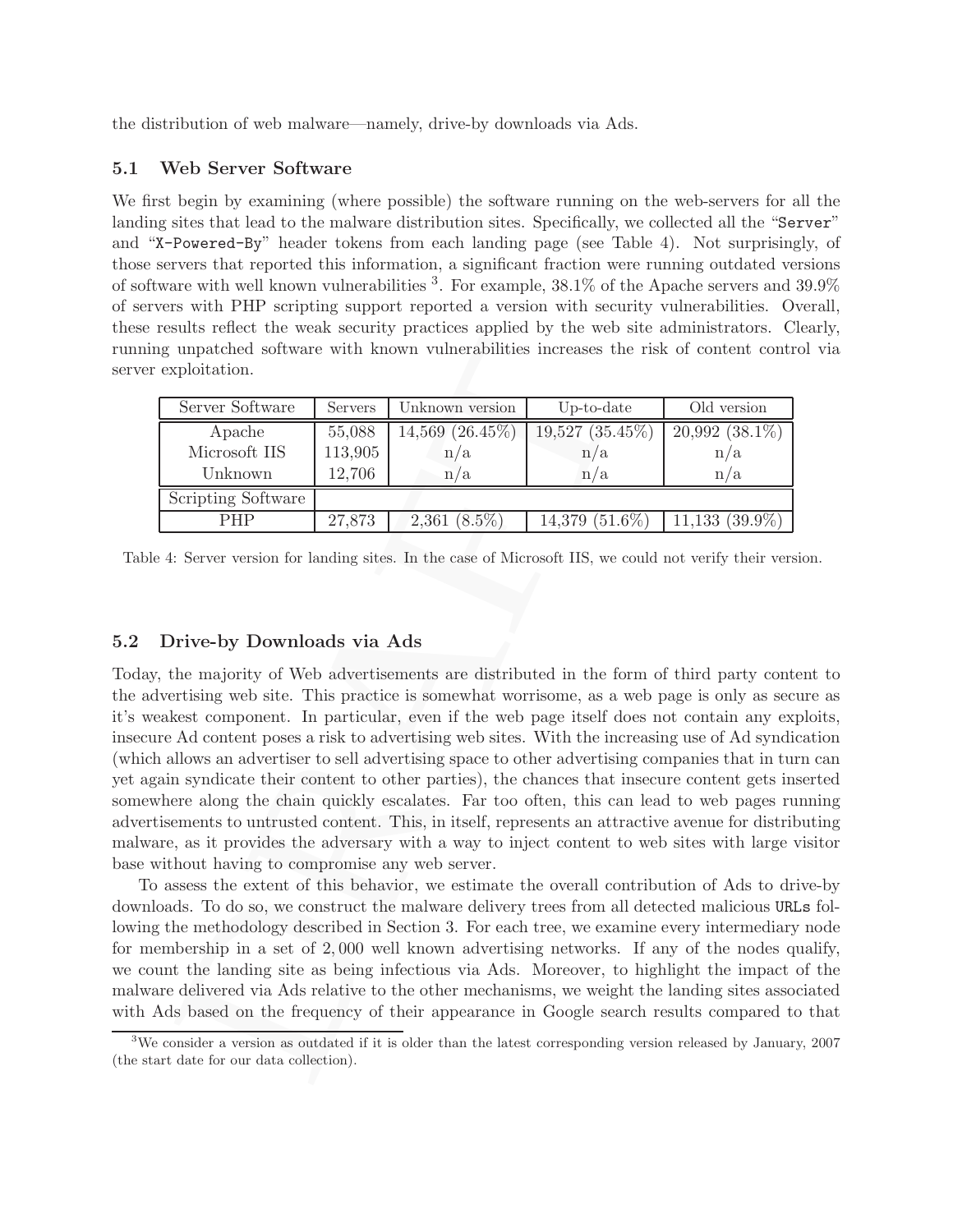of all landing sites. Figure 5 shows the percentage of landing sites belonging to Ad networks. On average, 2% of the landing sites were delivering malware via advertisements. More importantly, the overall weighted share for those sites was substantial—on average, 12% of the overall search results that returned landing pages were associated with malicious content due to unsafe Ads. This result can be explained by the fact that Ads normally target popular web sites, and so have a much wider reach. Consequently, even a small fraction of malicious Ads can have a major impact (compared to the other delivery mechanisms).

Another interesting aspect of the results shown in Figure 5 is that Ad-delivered drive-by downloads seem to appear in sudden short-lived spikes. This is likely due to the fact that Ads appearing on several advertising web sites are centrally controlled, and therefore allow the malicious content to appear on thousands of web sites sites almost instantaneously. Similarity, once detected, these Ads are removed simultaneously, and so disappear as quickly as they appeared. For this reason, we notice that drive-by downloads delivered by other content injection techniques  $(e.g.,$  individual web servers compromise) have more lasting effect compared to Ad delivered malware, as each web site must be secured independently.



0 2 4 6 8 10 12 14 16 18 20 Number of redirection steps  $0<sub>0</sub>$ 0.2  $\overline{0}$ .  $0.6$  $0.8$ 1 CDF No Ads — No.<br>-- Ads

Figure 5: Percentage of landing sites potentially infecting visitors via malicious advertisements, and their relative share in the search results.

Figure 6: CDF of the number of redirection steps for Ads that successfully delivered malware.

For inconsists on very such as Satisfactions and the particular consists of the mathematic central effect compared simulations), and so disappear as quickly as they appeared error moved simulations), and so disappear as q The general practice of Ad syndication contributes significantly to the rise of Ad delivered malware. Our results show that overall 75% of the landing sites that delivered malware via Ads use multiple levels of Ad syndication. Inspecting the delivery trees that featured syndication reveals a total of 55 unique Ad networks participating in these trees. We further studied the relative role of the different networks by evaluating the frequency of appearance of each Ad network in the malware delivery trees. Interestingly, our results show that few networks appear in most of the malware delivery trees. In particular, one network appeared in 60% of the chains that delivered malware via Ads. Closer inspection revealed that this network belongs to a major Ad provider. Consequently, the high involvement of this network is likely due to its general prominence in the market.

To further understand how far trust would have to extend in order to limit the Ad delivered drive-by downloads, we plot the distribution of the path length from the landing site leading to the malware distribution sites for each delivery tree. The edges connecting the nodes in these paths reflect the number of redirects a browser has to follow before receiving the final payload. Hence, for syndicated Ads that delivered malware the path length is indicative of the number of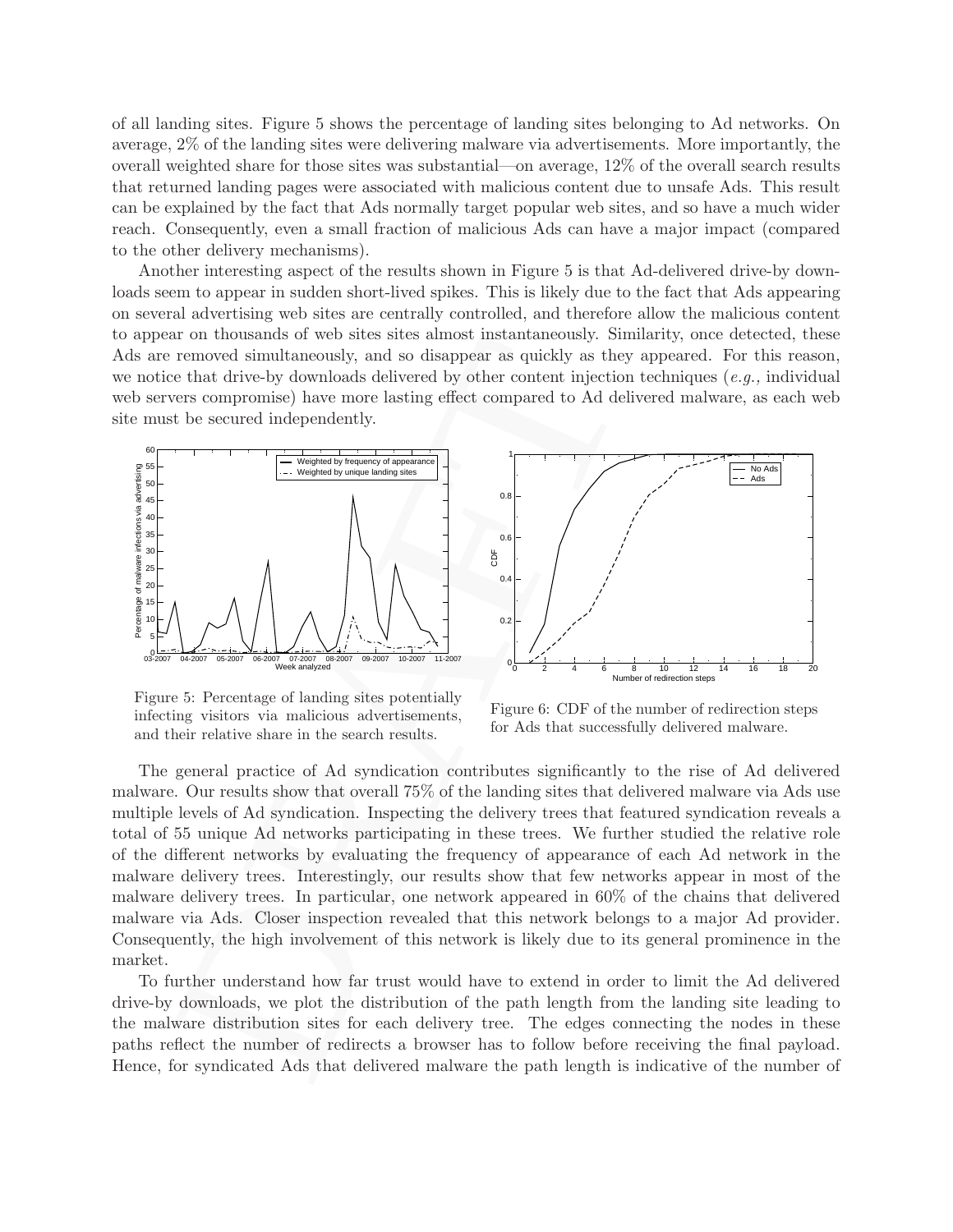syndication steps before reaching the final Ad; in our case, the malware payload. Figure 6 shows the distribution of the number of redirects for syndicated Ads that delivered malware relative to the other malicious landing URLs . The results are quite telling: malware delivered via Ads exhibits longer delivery chains, in 50% percent of all cases, more than 6 redirection steps were required before receiving the malware payload. Clearly, it is increasingly difficult to maintain trust along such long delivery chains.

Finally we further elucidate this problem via an interesting example from our data corpus. The landing page in our example refers to a Dutch radio station's web site. The radio station in question was showing a banner advertisement from a German advertising site. Using JavaScript, that advertiser redirected to a prominent advertiser in the US, which in turn redirected to yet another advertiser in the Netherlands. That advertiser redirected to another advertisement (also in the Netherlands) that contained obfuscated JavaScript, which when un-obfuscated, pointed to yet another JavaScript hosted in Austria. The final JavaScript was encrypted and redirected the browser via multiple IFRAMEs to adxtnet.net, an exploit site hosted in Austria. This resulted in the automatic installation of multiple Trojan Downloaders. While it is unlikely that the initial advertising companies were aware of the malware installations, each redirection gave another party control over the content on the original web page—with predictable consequences.

## 6 Properties of the Malware Distribution Infrastructure

In this section, we explore various properties of the hosting infrastructure for web malware. In particular, we explore the size of of the malware distribution networks, and examine the distribution of binaries hosted across sites. We expand on each in turn.

### 6.1 Size of the Malware Distribution Networks

Recall that a malware distribution network constitutes all the landing sites that point to a single malware distribution site. Using the methodology described in Section 3, we identified the distribution networks associated with each malware distribution site.

We first evaluate their size in terms of the total number of landing sites that point to them. Figure 7 shows the distribution of sizes for the different distribution networks. The graph reveals two main types of malware distribution networks: (1) networks that use only one landing site. These networks make up roughly 45% of all detected malware distribution sites. In about 40% of these networks the malware is hosted directly on the landing sites (i.e. the landing site is the same as the distribution site), and (2) networks that have multiple landing sites. As the graph shows, these networks can grow to have well over 21,000 landing sites pointing to them.

### 6.2 IP Space Locality

aver is reture in the contentions. That are<br>vertical constant and the contained obfuscated JawaScript, which when um-obfurcated<br>hetherlands) that contained obfuscated JawaScript, which when um-obfurcated<br>in Austria. The f We also examined the network location of the malware distribution servers and the landing sites linking to them. Figure 8 shows that the malware distribution sites are concentrated in a limited number of /8 prefixes. About 70% of the malware distribution sites have IP addresses within  $58.* -61.*$  and  $209.* -221.*$  network ranges. Interestingly, Anderson *et al.* [3] observed comparable IP space concentrations for the scam hosting infrastructure. The landing sites, however exhibit relatively more IP space diversity; Roughly 50% of the landing sites fell in the above ranges. We further investigated the Autonomous System (AS) locality of the malware distribution sites by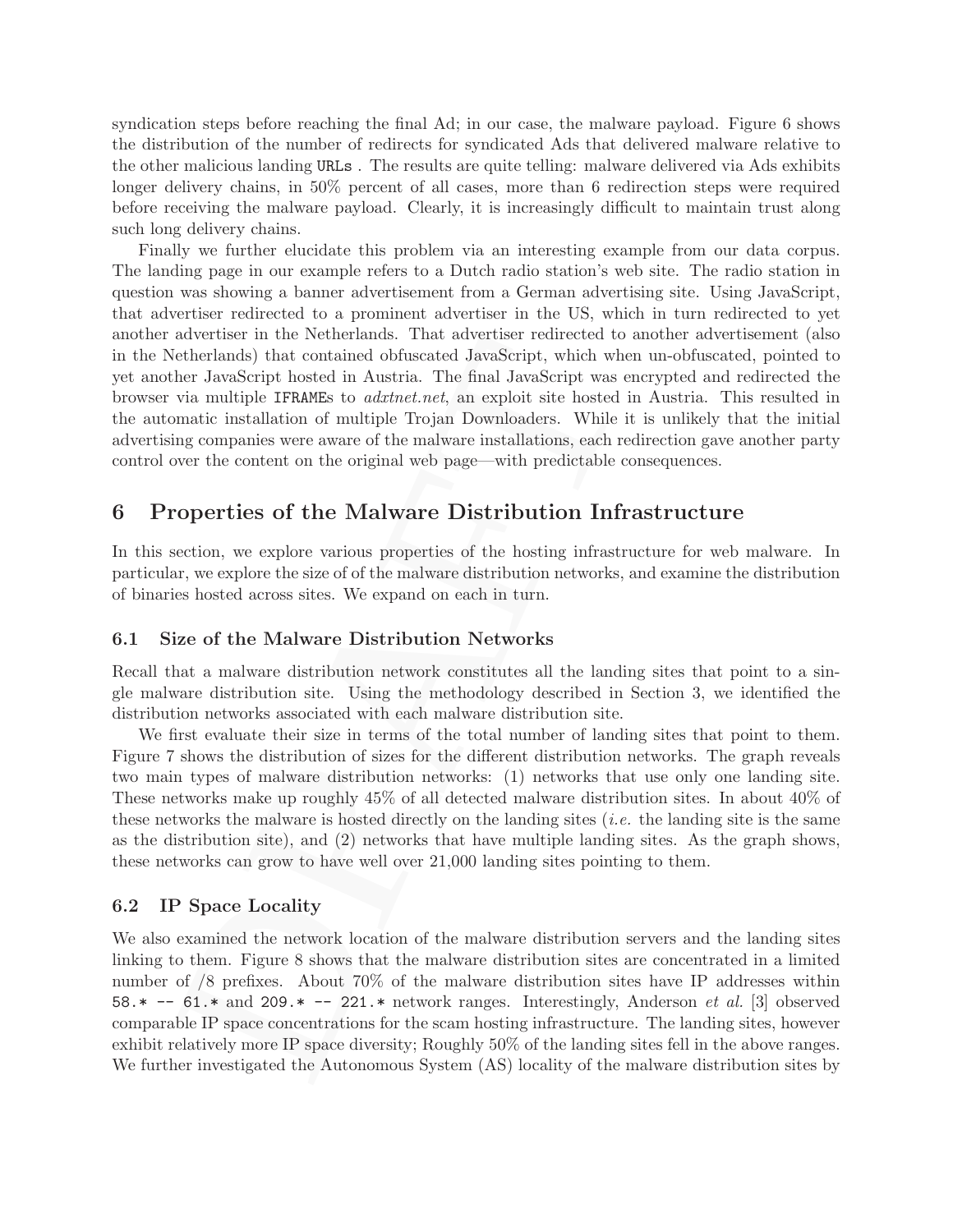

Figure 7: CDF of the number of landing sites pointing to a particular malware distribution site.

mapping their IP addresses to the AS responsible for the longest matching prefixes for these IP addresses. We use the latest BGP snapshot from Routeviews [20] to do the IP to AS mapping. Our results show that all the malware distribution sites' IP addresses fall into only 500 ASes. Figure 9 shows the cumulative fraction of these sites across the 500 ASes hosting them (sorted in descending order by the number of sites in each AS). The graph further shows the highly nonuniform concentration of the malware distribution sites— 95% of these sites map to only 210 ASes. Finally, the results of mapping the landing sites (not shown) produced 2, 517 ASes with 95% of the sites falling in these 500 ASes.



Figure 8: The cumulative fraction of malware distribution sites over the /8 IP prefix space.

Figure 9: The cumulative fraction of the malware distribution sites across the different ASes.

#### 6.3 Distribution of Malware Binaries Across Domains

The distribution of malware across domains also gives rise to some interesting insights. Figure 10 shows the distribution of the number of unique malware binaries (as inferred from their MD5 hash) downloaded from each malware distribution site. As the graph shows, approximately  $42\%$ of the distribution sites delivered a single malware binary. The remaining distribution sites hosted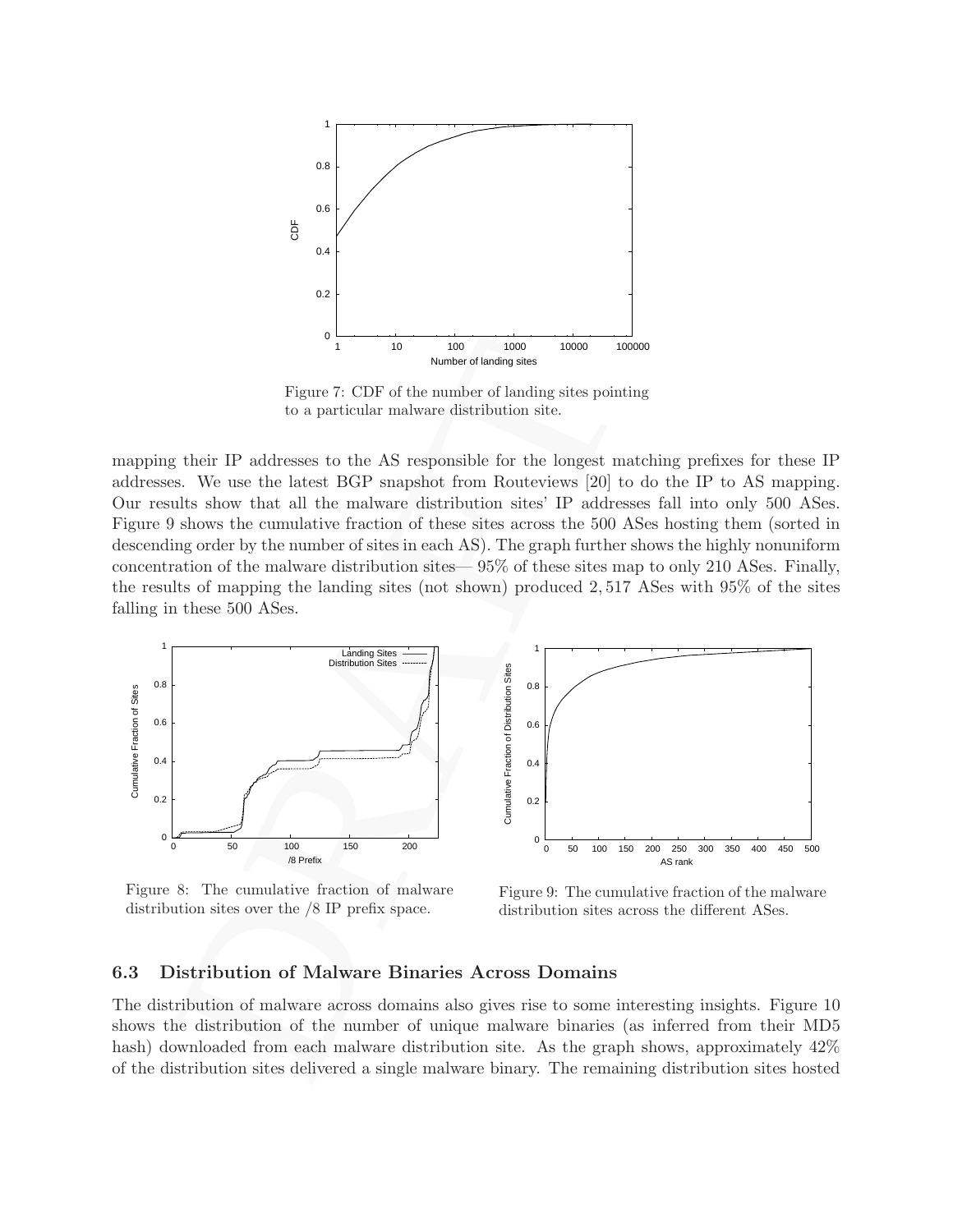multiple distinct binaries over their observation period in our data, with 3% of the servers hosting more than 100 binaries. In many cases, we observed that the multiple payloads reflect deliberate obfuscation attempts to evade detection. Finally, we observed a number of cases where the same hash was hosted on multiple distribution servers. This suggests that these distribution servers were controlled by the same entity. Next, we take a more in-depth analysis by studying the different forms of relationships among different distribution networks.



Figure 10: CDF of the number of unique binaries downloaded from each malware distribution site.

### 6.4 Relationships Among Different Malware Distribution Networks

We now examine some of the relationships between the different malware distribution networks we observed throughout our measurement period. Specifically, we investigate the common properties of the hosting infrastructure across the malware distribution sites. We also evaluate the degree of overlap among the landing sites linking to the different malware distribution sites. Finally, we investigate whether the malware content is replicated among different distribution servers.

 $\begin{tabular}{c|c|c} \multicolumn{1}{c}{\textbf{5}} & \multicolumn{1}{c}{\textbf{5}} & \multicolumn{1}{c}{\textbf{5}} \\ \hline \end{tabular} \begin{tabular}{c}{\textbf{5}} & \multicolumn{1}{c}{\textbf{5}} & \multicolumn{1}{c}{\textbf{0}} \\ \hline \end{tabular} \begin{tabular}{c}{\textbf{5}} & \multicolumn{1}{c}{\textbf{0}} & \multicolumn{1}{c}{\textbf{0}} & \multicolumn{1}{c}{\textbf{0}} \\ \hline \end{tabular} \begin{tabular}{c}{\textbf{1}} & \multicolumn{1}{c$ Malware hosting infrastructure. Throughout our measurement period we detected 9, 430 malware distribution sites. In 90% of the cases each site is hosted on a single IP address. The remaining 10% sites are hosted on IP addresses that host multiple malware distribution sites. Our results show IP addresses that hosted up to 210 malware distribution sites. Closer inspection revealed that these addresses refer to public hosting servers that allow users to create their own accounts. These accounts appear as sub-folders of the the virtual hosting server DNS name  $(e.g., 512j.com/akgy,$ 512j.com/alavin, 512j.com/anti) or in many cases as separate DNS aliases that resolve to the IP address of the hosting server. We also observed several cases where the hosting server is a public blog that allows users to have their own pages  $(e.g., \text{mihanblog.com/abadan2}, \text{mihanblog.com/askbox}).$ 

Overlapping landing sites. We further evaluate the overlap between the landing sites that point to the different malware distribution sites. To do so, we calculate the pairwise intersection between the sets of the landing sites pointing to each of the distribution sites in our data set. For a distribution network i with a set of landing sites  $X_i$  and network j with the set of landing sites  $X_j$ , the normalized pairwise intersection of the two networks,  $C_{i,j}$ , is calculated as,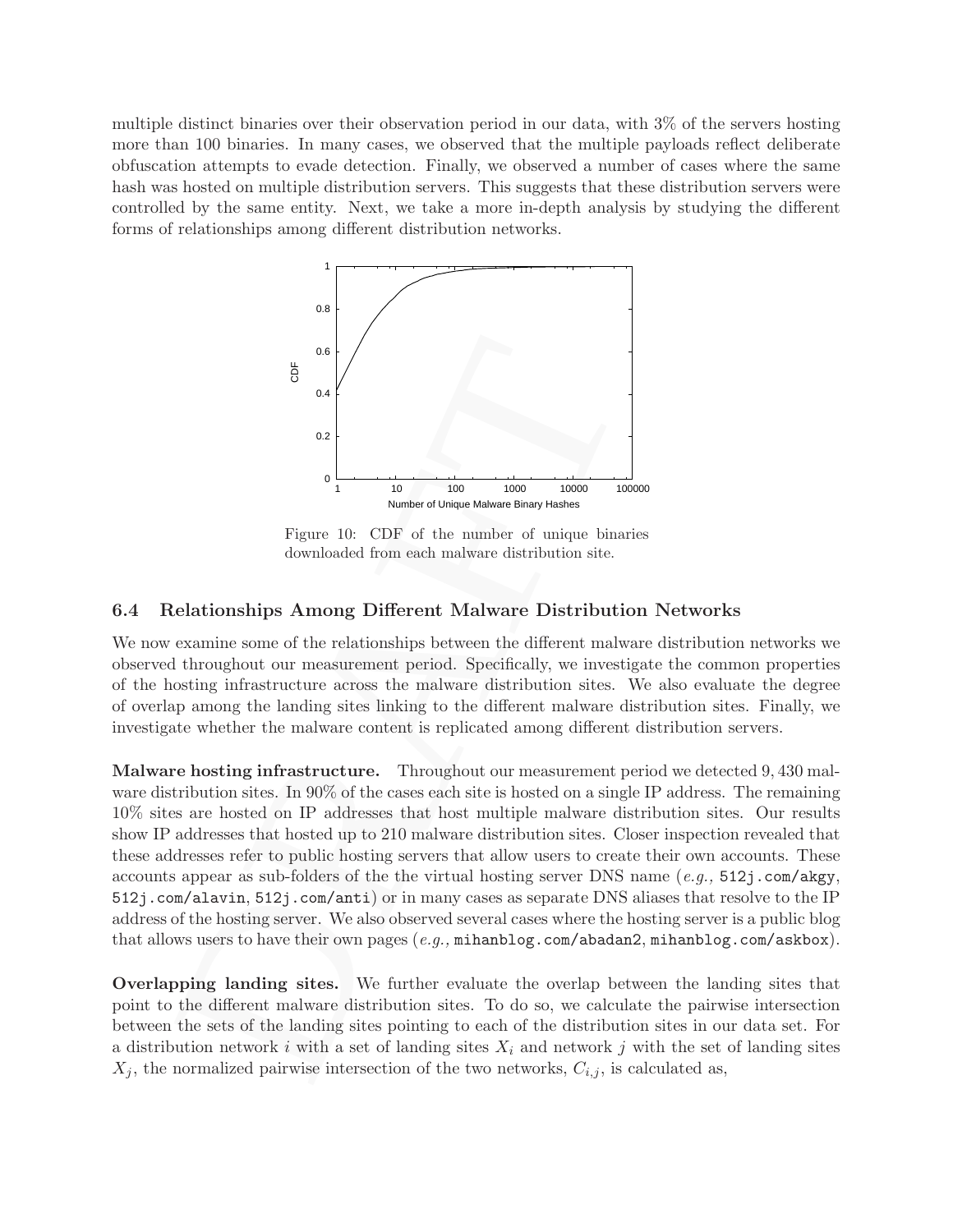$$
C_{i,j} = \frac{|X_i \cap X_j|}{|X_i|} \tag{1}
$$

Where  $|X|$  is the number of elements in the set X. Interestingly, our results showed that 80% of the distribution networks share at least one landing page. Figure 11 shows the normalized pair-wise landing sets intersection across these distribution networks. The graph reveals a strong overlap among the landing sites for the related network pairs. These results suggest that many landing sites are either shared among multiple distribution networks. For example, in several cases we observed landing pages with multiple IFRAMEs linking to different malware distribution sites. Finally, we note that the sudden jump to a pair-wise score of one is mostly due to network pairs in which the landing sites for one network are a subset of those for the other network.



Figure 11: CDF of the normalized pairwise intersection between landing sites for the different malware distribution networks.

Figure 12: CDF of the normalized pairwise intersection between malware hashes for the different malware distribution networks.

Content replication across malware distribution sites. We finally evaluate the extent to which malware is replicated across the different distribution sites. To do so, we use the same metric in Equation 1 to calculate the normalized pairwise intersection of the set of malware hashes served by each pair of distribution sites. Our results show that in 25% of the malware distribution sites, at least one binary is shared between a pair of sites. While malware hashes exhibit frequent changes as a result of obfuscation, our results suggest that there is still a level of content replication across the different sites. Figure 12 shows the normalized pair-wise intersection of the malware sets across these distribution networks. As the graph shows, binaries are less frequently shared between distribution sites compared to landing sites.

## 7 Post Infection Impact

Recall that upon visiting a malicious URL, the browser downloads the initial exploit. The exploit (in most cases, javascript) targets a vulnerability in the browser or one of its plugins and takes control of the infected system, after which it retrieves and runs the malware executable(s) downloaded from the malware distribution site. Rather than inspecting the behavior of each phase in isolation, our goal is to give an overview of the collective changes that happen to the system state after visiting a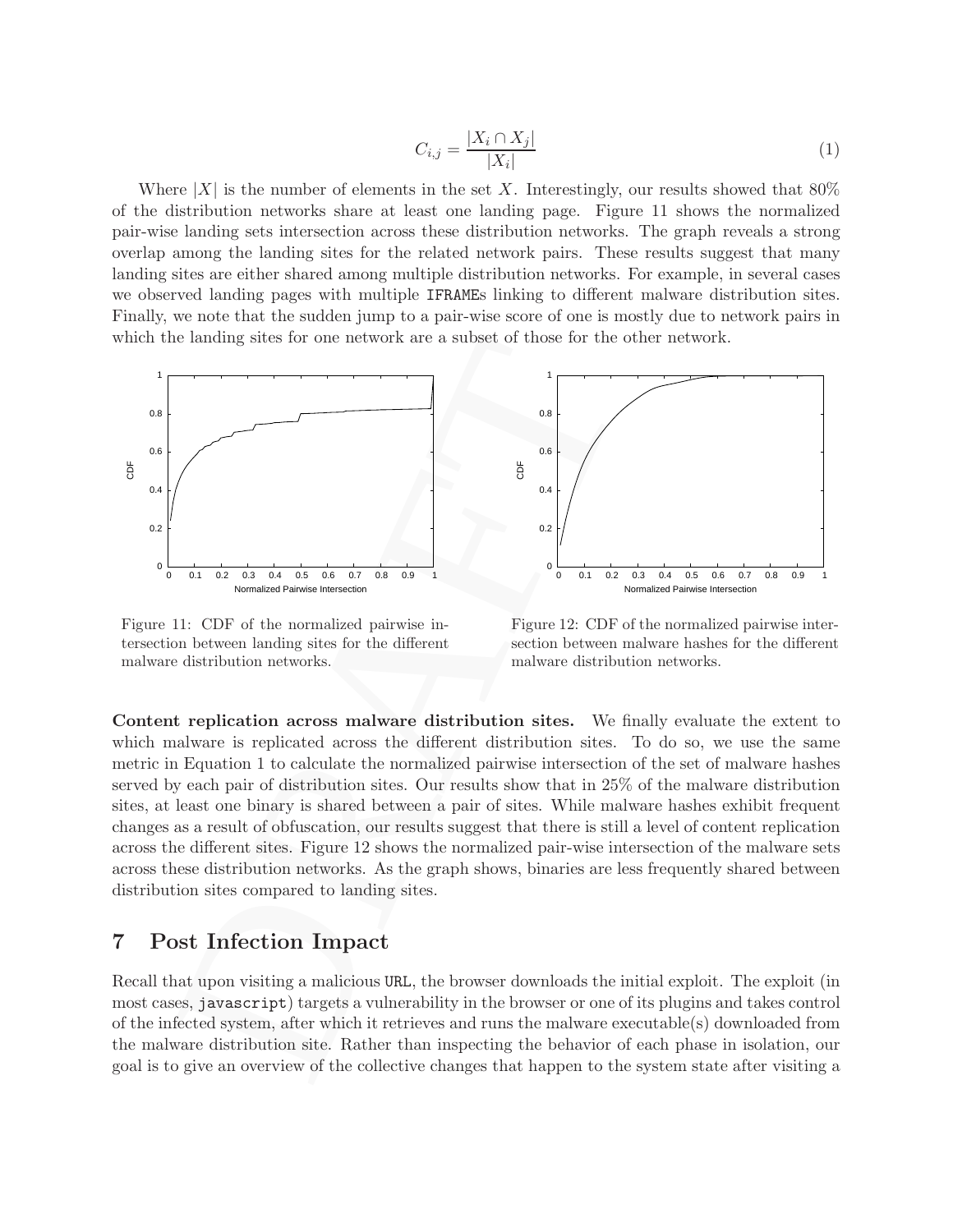malicious URL . Figure 13 shows the distribution of the number of Windows executables downloaded after visiting a malicious URL as observed from monitoring the interaction between the browser and the malware distribution site. As the graph shows, visiting malicious URLs can lead to a large number of downloads (8 on average, but as large as 60 in the extreme case).



Figure 13: CDF of the number of downloaded executables as a result of visiting a malicious URL

Figure 14: CDF of the number of processes started after visiting a malicious URL

Another noticeable outcome is the increase in the number of running processes on the virtual machine. This increase is associated with the automatic execution of binaries. For each landing URL , we collected the number of processes that were started on the guest operating system after being infected with malware. Figure 14 shows the CDF of the number of processes launched after the system is infected. As the graph shows visiting malicious URLs produces a noticeable increase in the number of processes, in some cases, inducing so much overhead that they "crashed" the virtual machine.

DRAFT Additionally, we examine the type of registry changes that occur when the malware executes. Overall, we detected registry changes after visiting 57.5% of the landing pages. We divide these changes into the following categories: BHO indicates that the malware installed a Browser Helper Object that can access privileged state in the browser; Preferences means that the browser home page, default search engine or name server where changed by the malware; Security indicates that malware changed firewall settings or even disabled automatic software updates; Startup indicates that the malware is trying to persist across reboots. Notice that these categories are not mutually exclusive (i.e., a single malicious URL may cause changes in multiple categories). Table 5 summarizes the percentage of registry changes per category. Notice that "Startup" changes are more prevalent indicating that malware tries to persist even after the machine is rebooted.

| $Category$ BHO          | Preferences Security Startup |                     |  |
|-------------------------|------------------------------|---------------------|--|
| URLs $\%$ 6.99\% 23.5\% |                              | $36.18\%$ $51.27\%$ |  |

Table 5: Registry changes from drive-by downloads.

In addition to the registry changes, we analyzed the network activity of the virtual machine post infection. In our system, the virtual machines are allowed to perform only DNS and HTTP connections. Table 6 shows the percentage of connection attempts per destination port. Even though we omit the HTTP connections originating from the browser, HTTP is still the most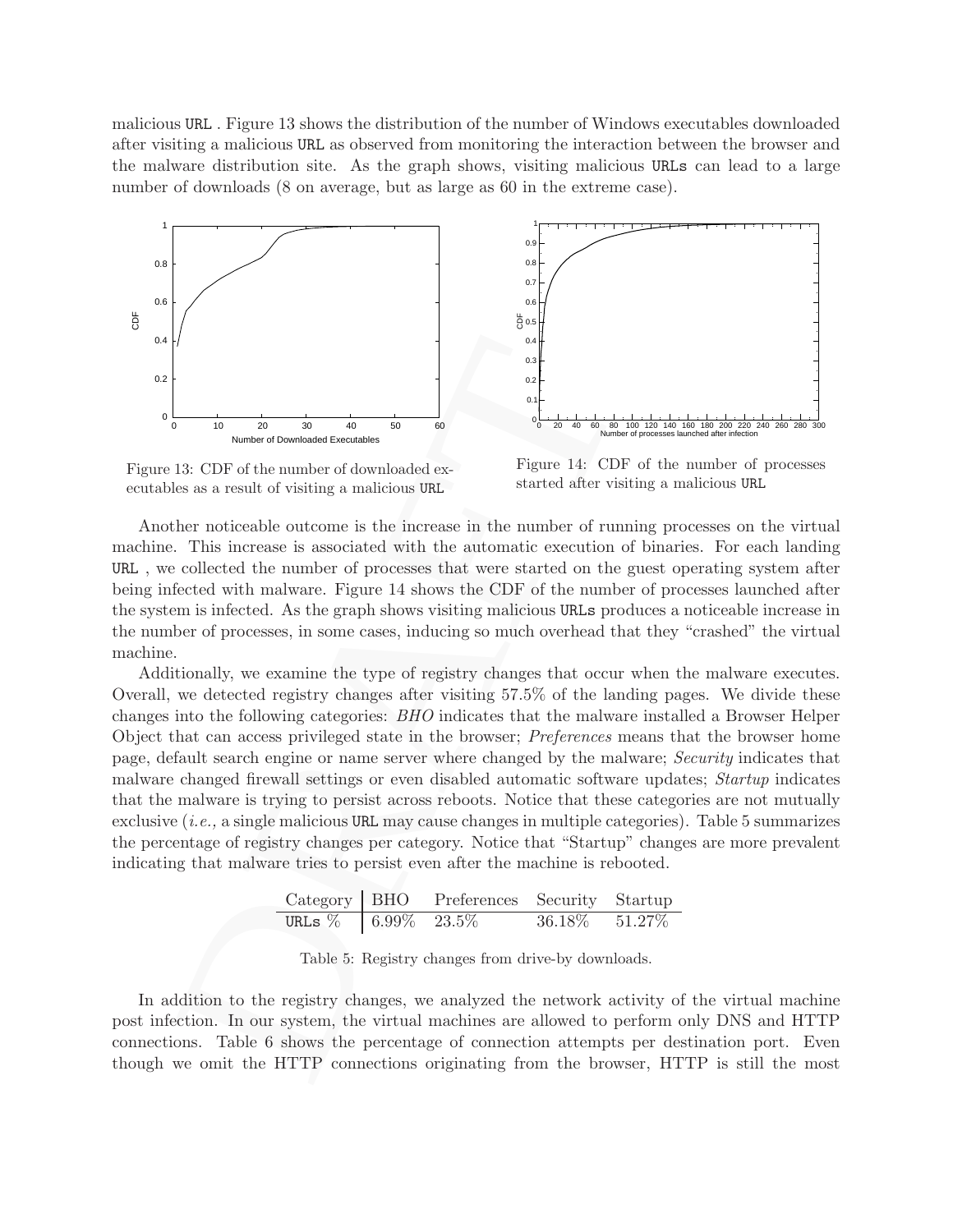prevalent port for malicious activity post-infection. This is due to "downloader" binaries that fetch, in some cases, up to 60 binaries over HTTP. We also observe a significant percentage of connection attempts to typical IRC ports, accounting for more than 50% of all non-HTTP connections. As a number of earlier studies have already shown (e.g., [4, 16, 6, 18, 19, 10]), the IRC connection attempts are most likely for unwillingly (to the owner) adding the compromised machine to an IRC botnet, confirming the earlier conjecture by Provos  $et \ al.$  [17] regarding the connection between web malware and botnets.

|                  | Protocol/Port   HTTP $(80, 8080)$ IRC $(6660-7001)$ FTP $(21)$ UPnP $(1900)$ |         |         |         | Mail $(25)$ | Other    |
|------------------|------------------------------------------------------------------------------|---------|---------|---------|-------------|----------|
| Connections $\%$ | 87\%                                                                         | $8.3\%$ | $0.9\%$ | $0.8\%$ | $75\%$      | $2.25\%$ |

Table 6: Most frequently contacted ports directly by the downloaded malware.

### 7.1 Anti-virus engine detection rates

As we discussed earlier, web based malware uses a *pull-based* delivery mechanism in which a victim is required to visit the malware hosting server or any URL linking to it in order to download the malware. This behavior puts forward a number of challenges to defense mechanisms  $(e.g.,$  malware signature generation schemes) mainly due to the inadequate coverage of the malware collection system. For example, unlike active scanning malware which uses a *push-based* delivery mechanism (and so sufficient placement of honeypot sensors can provide good coverage), the web is significantly more sparse and, therefore, more difficult to cover.

In what follows, we evaluate the potential implications of the web malware delivery mechanism by measuring the detection rates of several well known anti-virus engines <sup>4</sup>. Specifically, we evaluate the detection rate of each anti-virus engine against the set of suspected malware samples collected by our infrastructure. Since we can not rely on anti-virus engines, we developed a heuristic to detect these suspected binaries before subjecting them to the anti-virus scanners. For each inspected URL via our in-depth verification system we test whether visiting the URL caused the creation of at least one new process on the virtual machine. For the URLs that satisfy this condition, we simply extract any binary  $5$  download(s) from the recorded HTTP response and "flag" them as suspicious.

Table 6: Most frequently contacted ports directly by the downloaded nul<br>
nnin-Virus engine detection rates<br>
is<br>
siscussed earlier, web based malware uses a *pull-based* delivery mechanism<br>
ed to visit the malware hosting We applied the above methodology to identify suspicious binaries on a daily basis over a one month period of April, 2007. We subject each binary for each of the anti-virus scanners using the latest virus definitions on that day. Then, for an anti-virus engine, the detection rate is simply the number of detected (flagged) samples divided by the total number of suspicious malware instances inspected on that day. Figure 15 illustrates the individual detection rates of each of the anti-virus engines. The graph reveals that the detection capability of the anti-virus engines is lacking, with an average detection rate of 70% for the best engine. These results are disturbing as they show that even the best anti-virus engines in the market (armed with their latest definitions) fail to cover a significant fraction of web malware.

False Positives. Notice that the above strategy may falsely classify benign binaries as malicious. To evaluate the false positives, we use the following heuristic: we optimistically assume that all suspicious binaries will eventually be discovered by the anti-virus vendors. Using the set of suspicious

<sup>&</sup>lt;sup>4</sup>For contractual reasons, we keep the identities of the anti-virus vendors anonymous.

<sup>&</sup>lt;sup>5</sup>We only restrict our analysis to Windows executables identified by searching for PE headers in each payload.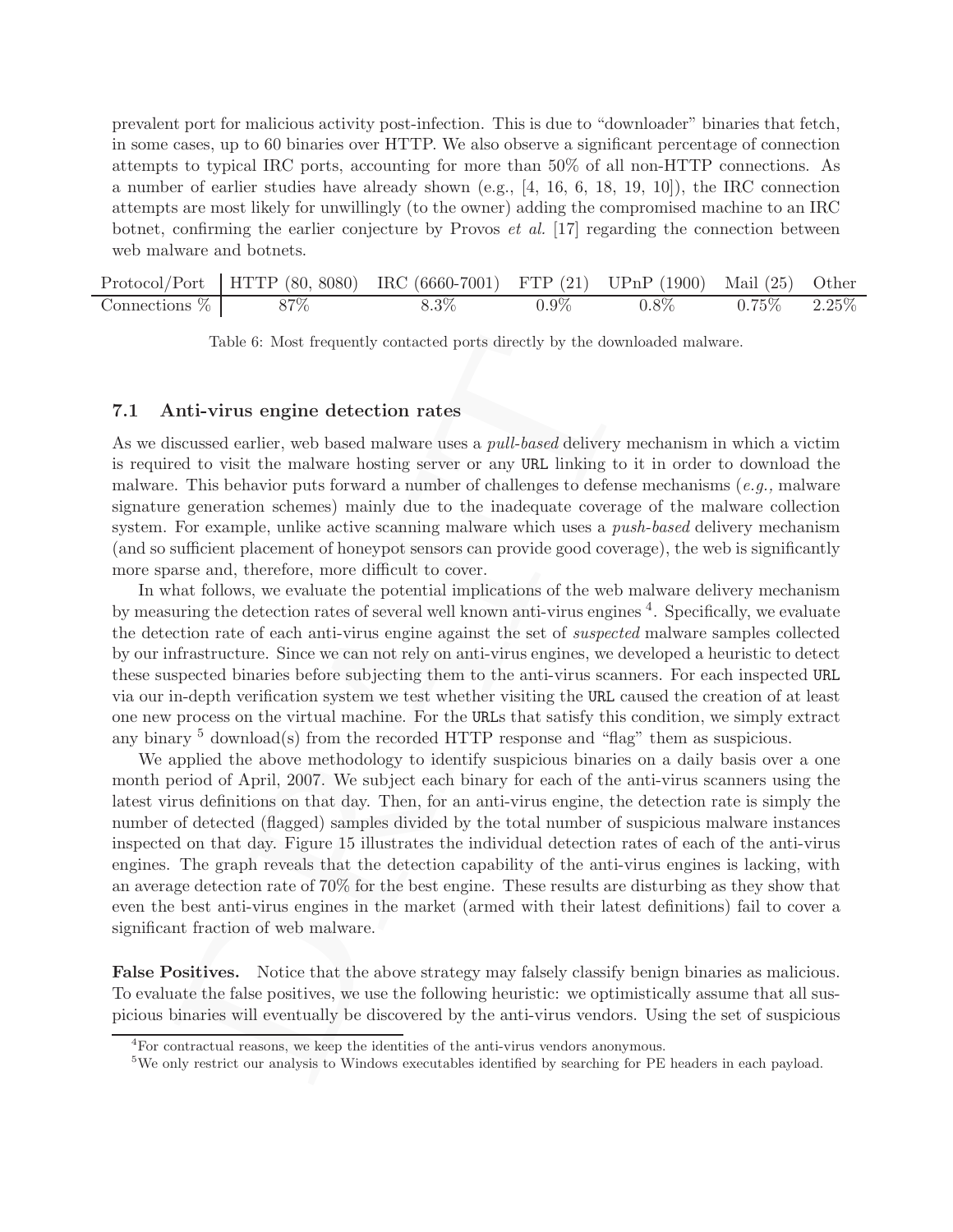

Figure 15: Detection rates of 3 anti-virus engines.

Figure 16: Estimated false positive rate.

binaries collected over a month historic period, we re-scan all undetected binaries two months later (in July, 2007) using the latest virus definitions. Then, all undetected binaries from the rescanning step are considered false positives. Figure 16 shows the results of applying this heuristic for the binaries analyzed earlier. Under our assumptions, the earlier analysis is fairly accurate with false positive rates of less than 10%. We further investigated a number of binaries identified as false positives and found that a number of popular installers exhibit a behavior similar to that of driveby downloads, where the installer process first runs and then downloads the associated software package. To minimize the impact of false positives, we created a white-list of all known benign downloads, and all binaries in the white-list are exempted from the analysis in this paper.

Of course, we are being overly conservative here as our heuristic does not account for binaries that are never detected by any anti-virus engine. However, for our goals this method produces an upper bound for the resulting false positives. As an additional benchmark we asked for direct feedback from anti-virus vendors about the accuracy of the undetected binaries that we (now) share with them. On average, they reported about  $6\%$  false positives in the shared binaries, which is within the bounds of our prediction.

### 8 Related Work

Figure 15: Detection rates of 3 anti-virus<br>
Figure 16: Estimated false posity<br>
respectives<br>
respectives. Figure 16: Estimated false posity<br>
collected over a month historic period, we re-scan all undetected binaries from<br> Virtual machines have been used as honeypots for detecting unknown attacks by several researchers [2, 14, 15, 22, 23]. Although, honeypots have traditionally been used mostly for detecting attacks against servers, the same principles also apply to client honeypots (e.g., an instrumented browser running on a virtual machine). For example, Moshchuk et al. used client-side techniques to study spyware on the web (by crawling 18 million URLs in May 2005 [15]). Their primary focus was not on detecting drive-by downloads, but in finding links to executables labeled spyware by an adware scanner. Additionally, they sampled 45,000 URLs for drive-by downloads and showed a *decrease* over time. However, the fundamental limitation of analyzing the malicious nature of URLs discovered by "spidering" is that a crawl can only follow content links, whereas the malicious nature of a page is often determined by the web hosting infrastructure. As such, while the study of Moshchuk et al. provides valuable insights, a truly comprehensive analysis of this problem requires a much more in-depth crawl of the web. As we were able to analyze many billions of URLs , we believe our findings are more representative of the state of the overall problem.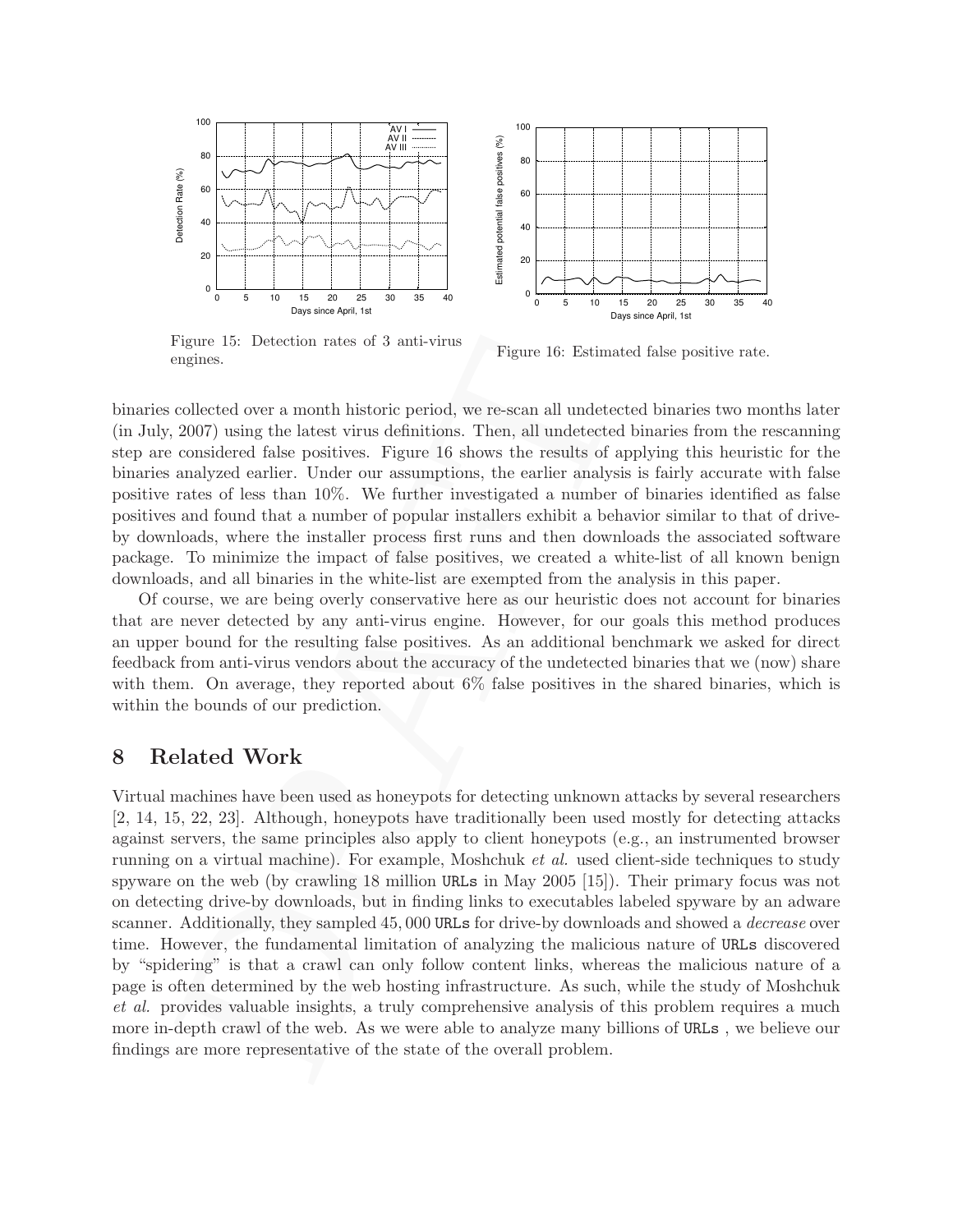More closely related is the work of Provos *et al.* [17] and Seifert *et al.* [21] which raised awareness of the threat posed by drive-by downloads. These works are aimed at explaining how different web page components are used to exploit web browsers, and provides an overview of the different exploitation techniques in use today. Wang et al. proposed an approach for detecting exploits against Windows XP when visiting webpages in Internet Explorer [23]. Their approach is capable of detecting zero-day exploits against Windows and can determine which vulnerability is being exploited by exposing Windows systems with different patch levels to dangerous URLs. Their results, on roughly 17, 000 URLs, showed that about 200 of these were dangerous to users.

This paper differs from all of these works in that it offers a far more comprehensive analysis of the different aspects of the problem posed by web-based malware, including an examination of its prevalence, the structure of the distribution networks, and the major driving forces.

Lastly, malware detection via dynamic tainting analysis may provide deeper insight into the mechanisms by which malware installs itself and how it operates [8, 13, 24]. In this work, we are more interested in structural properties of the distribution sites themselves, and how malware behaves once it has been implanted. Therefore, we do not employ tainting because of its computational expense, and instead, simply collect changes made by the malware that do not require having the ability to trace the information flow in detail.

## 9 Conclusion

ice, the solution of ustronom networks, and use many or work is the map that the sample is the sample in the interested in structural properties of the distribution sites is 13, 24]. Sugare is but when makes by which malwa The fact that malicious URLs that initiate drive-by downloads are spread far and wide raises concerns regarding the safety of browsing the Web. However, to date, little is known about the specifics of this increasingly common malware distribution technique. In this work, we attempt to fill in the gaps about this growing phenomenon by providing a comprehensive look at the problem from several perspectives. Our study uses a large scale data collection infrastructure that continuously detects and monitors the behavior of websites that perpetrate drive-by downloads. Our in-depth analysis of over 66 million URLs (spanning a 10 month period) reveals that the scope of the problem is significant. For instance, we find that 1.3% of the incoming search queries to Google's search engine return at least one link to a malicious site.

Moreover, our analysis reveals several forms of relations between some distribution sites and networks. A more troubling concern is the extent to which users may be lured into the malware distribution networks by content served through online Ads. For the most part, the syndication relations that implicitly exist in advertising networks are being abused to deliver malware through Ads. Lastly, we show that merely avoiding the dark corners of the Internet does not limit exposure to malware. Unfortunately, we also find that even state-of-the-art anti-virus engines are lacking in their ability to protect against drive-by downloads. While this is to be expected, it does call for more elaborate defense mechanisms to curtail this rapidly increasing threat.

## Acknowledgments

We would like to thank Oliver Fisher, Dean McNamee, Mark Palatucci and Ke Wang for their help with Google's malware detection infrastructure.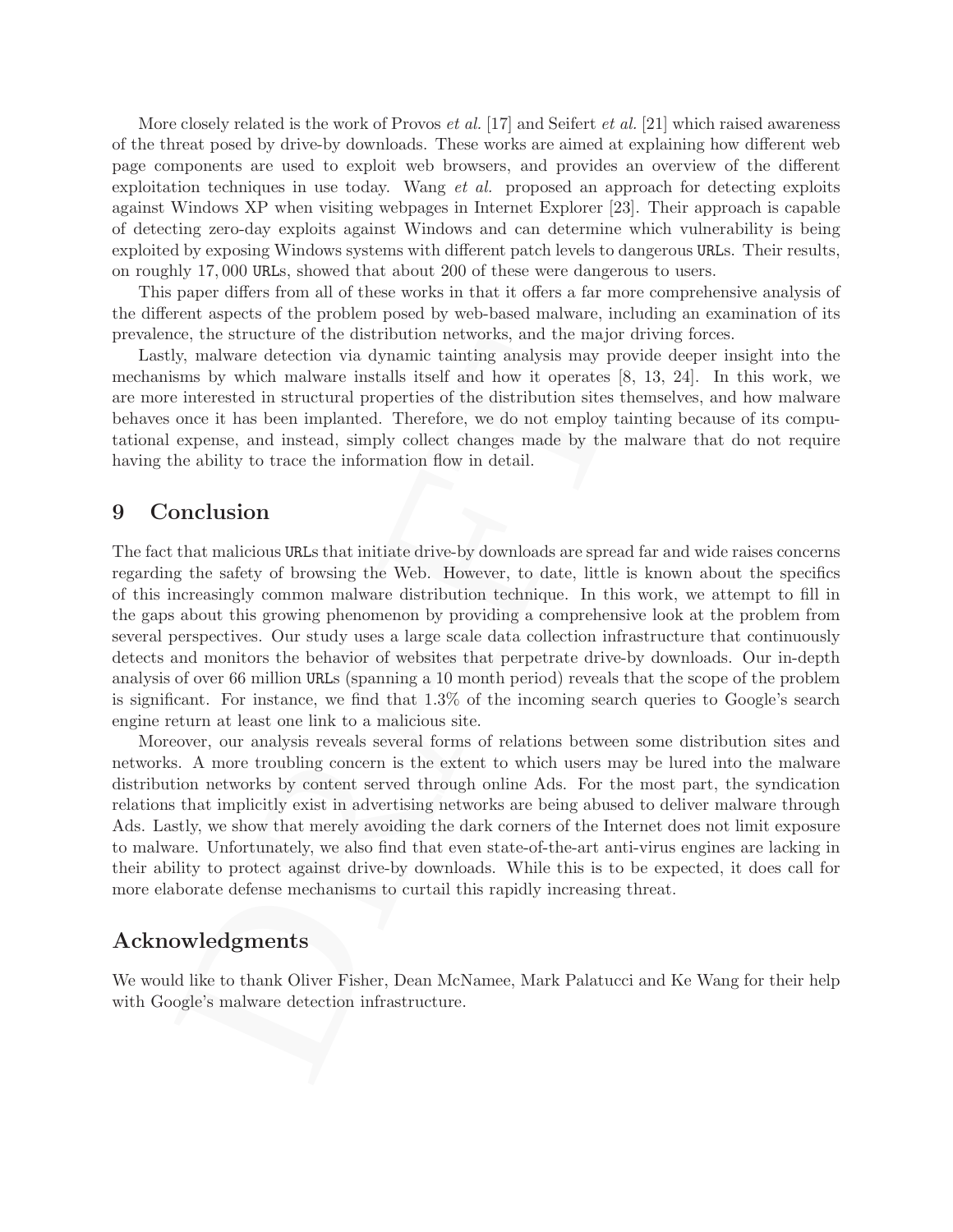## References

- [1] The open directory project. See http://www.news.com/2100-1023-877568.html.
- [2] K. G. Anagnostakis, S. Sidiroglou, P. Akritidis, K. Xinidis, E. Markatos, and A. D. Keromytis. Detecting Targeted Attacks Using Shadow Honeypots. August 2005.
- [3] David S. Anderson, Chris Fleizach, Stefan Savage, and Geoffrey M. Voelker. Spamscatter: Characterizing Internet Scam Hosting Infrastructure. In Proceedings of the USENIX Security Symposium, August 2007.
- [4] Paul Barford and Vinod Yagneswaran. An Inside Look at Botnets. Advances in Information Security. Springer, 2007.
- [5] Jermey Bem, Georges Harik, Joshua Levenberg, Noam Shazeer, and Simon Tong. Large scale machine learning and methods. US Patent: 7222127.
- urity. Springer, 2007.<br>
unity. Springer, 2007.<br>
thine learning and methods. US Patent: 7222127.<br>
thine learning and methods. US Patent: 7222127.<br>
un Cooke, Farnam Jahanian, and Damy McPherson. The Zombie Roundu<br>
ceting, a [6] Evan Cooke, Farnam Jahanian, and Danny McPherson. The Zombie Roundup: Understanding, Detecting, and Disturbing Botnets. In Proceedings of the first Workshop on Steps to Reducing Unwanted Traffic on the Internet, July 2005.
- [7] Jeffrey Dean and Sanjay Ghemawat. Mapreduce: Simplified data processing on large clusters. In Proceedings of the Sixth Symposium on Operating System Design and Implementation, pages 137–150, Dec 2004.
- [8] Manuel Egele, Christopher Kruegel, Engin Kirda, Heng Yin, and Dawn Song. Dynamic Spyware Analysis. In *Proceedings of the USENIX Annual Technical Conference*, June 2007.
- [9] Jason Franklin, Vern Paxson, Adrian Perrig, and Stefan Savage. An Inquiry into the Nature and Causes of the Wealth of Internet Miscreants. In Proceedings of the ACM Conference on Computer and Communications Security (CCS), October 2007.
- [10] Guofei Gu, Phillip Porras, Vinod Yegneswaran, Martin Fong, and Wenke Lee. BotHunter: Detecting Malware Infection through IDS-driven Dialog Correlation. In *Proceedings of the* 16th USENIX Security Symposium, pages 167–182, 2007.
- [11] Nagendra Modadugu. Web Server Software and Malware, June 2007. See http: //googleonlinesecurity.blogspot.com/2007/06/web-server-software-and-malware. html.
- [12] David Moore, Geoffrey M. Voelker, and Stefan Savage. Inferring Internet Denial of Service Activity. In Proceedings of  $10^{th}$  USENIX Security Symposium, August 2001.
- [13] A. Moser, C. Kruegel, and E. Kirda. Exploring Multiple Execution Paths for Malware Analysis. In Proceedings of the 2007 IEEE Symposium on Security and Privacy, May 2007.
- [14] A. Moshchuk, T. Bragin, D. Deville, S.D. Gribble, and H.M. Levy. SpyProxy: Execution-based Detection of Malicious Web Content. August 2007.
- [15] Alexander Moshchuk, Tanya Bragin, Steven Gribble, and Henry Levy. A crawler-based study of spyware in the web. In Proceedings of Network and Distributed Systems Security Symposium, 2006.